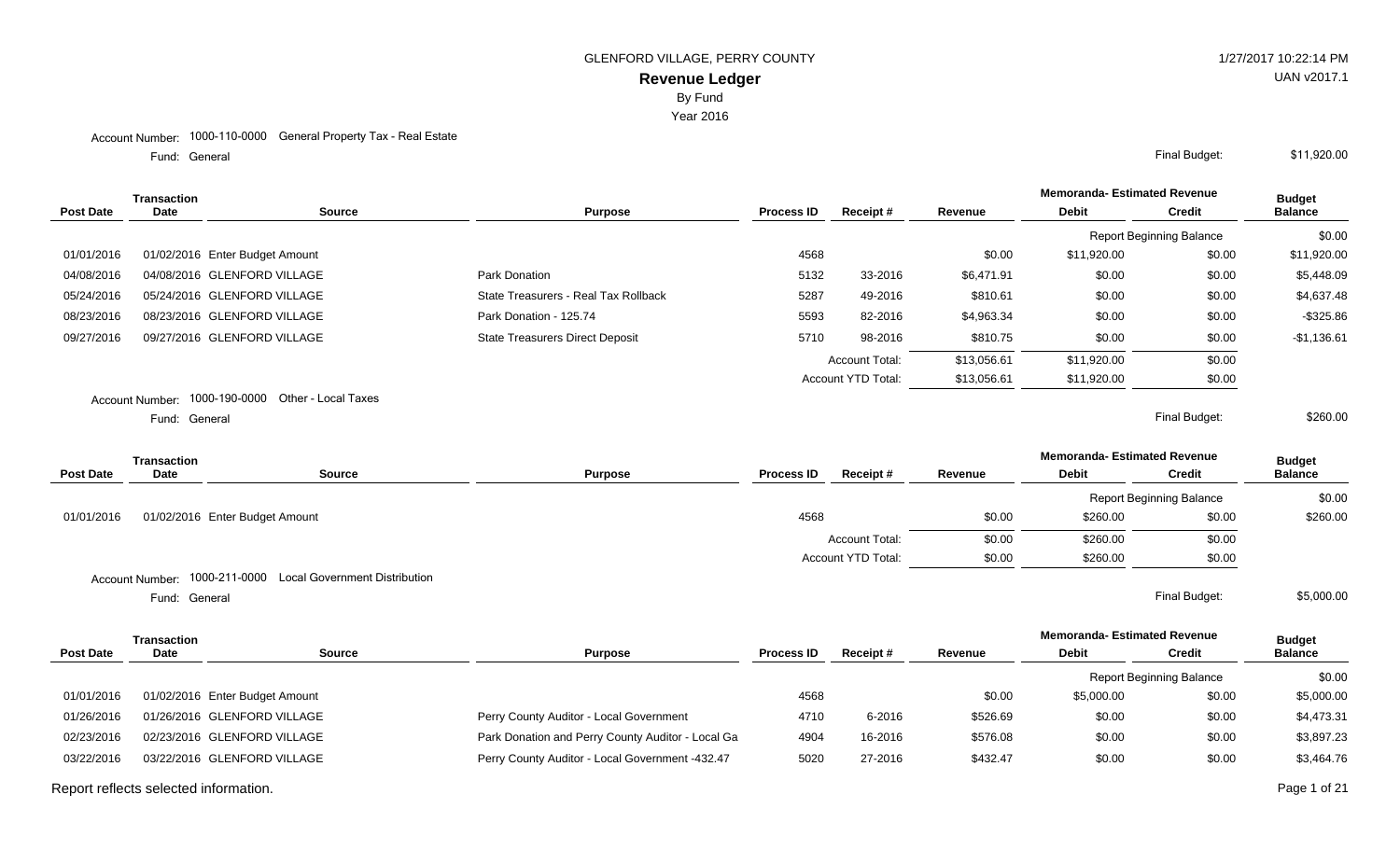Year 2016

General Final Budget: Fund: General

|            | Transaction |                             |                                                    |                   |                       |            | <b>Memoranda-Estimated Revenue</b> |               | <b>Budget</b>  |
|------------|-------------|-----------------------------|----------------------------------------------------|-------------------|-----------------------|------------|------------------------------------|---------------|----------------|
| Post Date  | Date        | <b>Source</b>               | <b>Purpose</b>                                     | <b>Process ID</b> | <b>Receipt #</b>      | Revenue    | <b>Debit</b>                       | <b>Credit</b> | <b>Balance</b> |
|            |             |                             |                                                    |                   |                       |            |                                    |               |                |
| 04/26/2016 |             | 04/26/2016 GLENFORD VILLAGE | County Auditor Undivided Local Government          | 5172              | 36-2016               | \$495.58   | \$0.00                             | \$0.00        | \$2,969.18     |
| 05/21/2016 |             | 05/21/2016 GLENFORD VILLAGE | Perry County Auditor - Undivided Local Governmen   | 5271              | 47-2016               | \$661.43   | \$0.00                             | \$0.00        | \$2,307.75     |
| 06/21/2016 |             | 06/21/2016 GLENFORD VILLAGE | Park Donation - 30.00                              | 5364              | 61-2016               | \$533.29   | \$0.00                             | \$0.00        | \$1,774.46     |
| 07/26/2016 |             | 07/26/2016 GLENFORD VILLAGE | Park Donation - 164.00                             | 5485              | 72-2016               | \$532.30   | \$0.00                             | \$0.00        | \$1,242.16     |
| 08/23/2016 |             | 08/23/2016 GLENFORD VILLAGE | Park Donation - 125.74                             | 5593              | 82-2016               | \$81.13    | \$0.00                             | \$0.00        | \$1,161.03     |
| 08/23/2016 |             | 08/23/2016 GLENFORD VILLAGE | Perry County Auditor - Local Gov. - 389.06         | 5593              | 83-2016               | \$389.06   | \$0.00                             | \$0.00        | \$771.97       |
| 09/21/2016 |             | 09/21/2016 GLENFORD VILLAGE | Park Donations - 144.00                            | 5696              | 93-2016               | \$479.74   | \$0.00                             | \$0.00        | \$292.23       |
| 11/01/2016 |             | 11/01/2016 GLENFORD VILLAGE | Perry County Auditor - Local Government 162.26 +   | 5902              | 111-2016              | \$520.85   | \$0.00                             | \$0.00        | $-$228.62$     |
| 11/26/2016 |             | 11/26/2016 GLENFORD VILLAGE | Perry County Auditor - Motor Vehicle and Local Gov | 5954              | 117-2016              | \$504.88   | \$0.00                             | \$0.00        | $-$733.50$     |
| 12/27/2016 |             | 12/27/2016 GLENFORD VILLAGE | Perry County Auditor - Local Government and Moto   | 6043              | 129-2016              | \$483.70   | \$0.00                             | \$0.00        | $-$1,217.20$   |
|            |             |                             |                                                    |                   | <b>Account Total:</b> | \$6,217.20 | \$5,000.00                         | \$0.00        |                |
|            |             |                             |                                                    |                   | Account YTD Total:    | \$6,217.20 | \$5,000.00                         | \$0.00        |                |

#### Account Number: 1000-222-0000 Cigarette Tax General Final Budget: Fund: General

|                  | <b>Transaction</b>             |        |                             |                   |                           | <b>Memoranda- Estimated Revenue</b> |              | <b>Budget</b>                   |                |
|------------------|--------------------------------|--------|-----------------------------|-------------------|---------------------------|-------------------------------------|--------------|---------------------------------|----------------|
| <b>Post Date</b> | Date                           | Source | <b>Purpose</b>              | <b>Process ID</b> | Receipt#                  | Revenue                             | <b>Debit</b> | <b>Credit</b>                   | <b>Balance</b> |
|                  |                                |        |                             |                   |                           |                                     |              | <b>Report Beginning Balance</b> | \$0.00         |
| 01/01/2016       | 01/02/2016 Enter Budget Amount |        |                             | 4568              |                           | \$0.00                              | \$330.00     | \$0.00                          | \$330.00       |
| 03/08/2016       | 03/08/2016 GLENFORD VILLAGE    |        | Perry Couty Auditor CAT tax | 4995              | 23-2016                   | \$104.31                            | \$0.00       | \$0.00                          | \$225.69       |
| 09/21/2016       | 09/21/2016 GLENFORD VILLAGE    |        | Park Donations - 144.00     | 5696              | 93-2016                   | \$125.00                            | \$0.00       | \$0.00                          | \$100.69       |
|                  |                                |        |                             |                   | <b>Account Total:</b>     | \$229.31                            | \$330.00     | \$0.00                          |                |
|                  |                                |        |                             |                   | <b>Account YTD Total:</b> | \$229.31                            | \$330.00     | \$0.00                          |                |
|                  |                                |        |                             |                   |                           |                                     |              |                                 |                |

\$330.00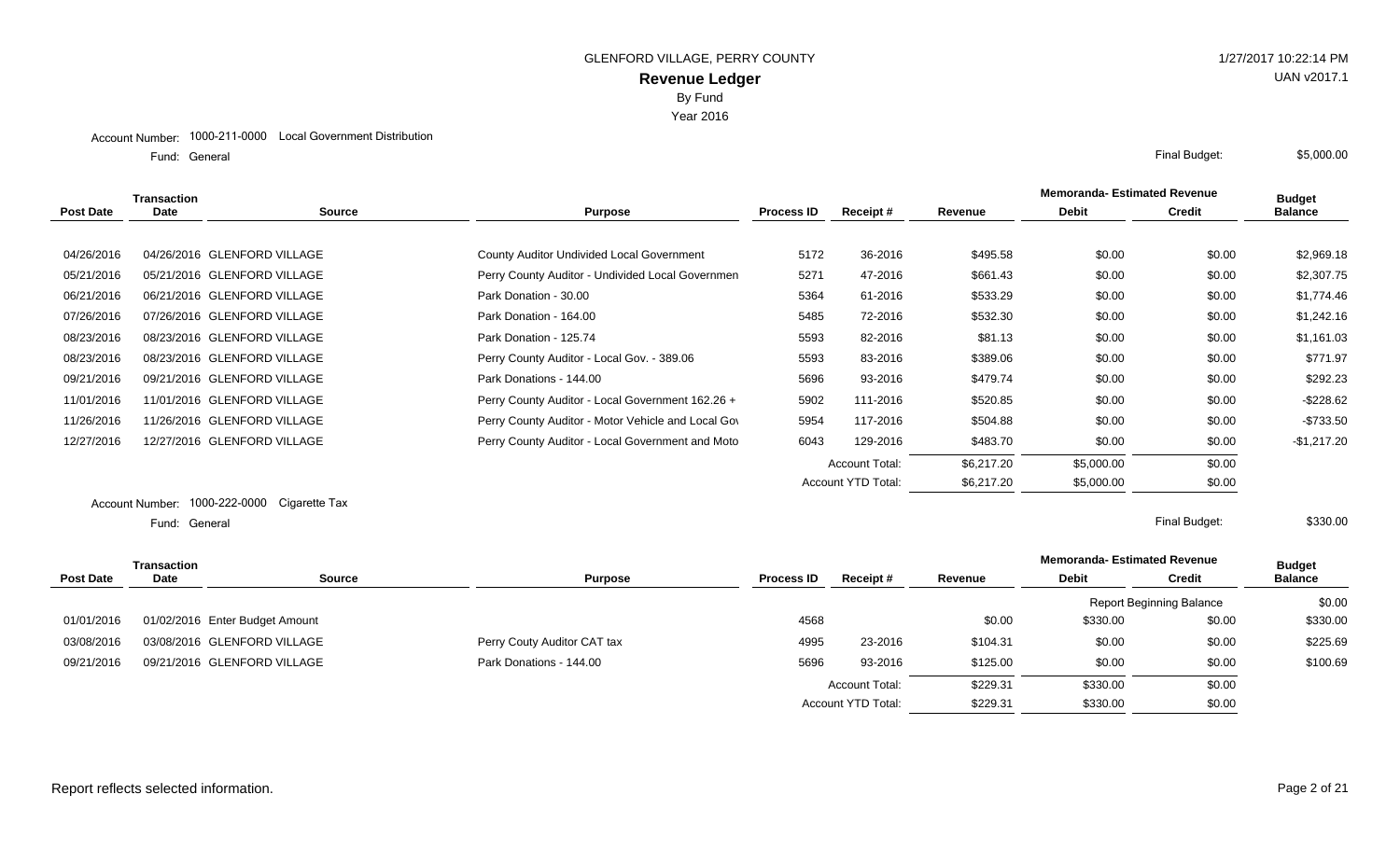By Fund

Year 2016

#### Account Number: 1000-224-0000 Liquor and Beer Permit Fees

Fund: General

|                  | <b>Transaction</b> |                                |                  |                   |                           |          | <b>Memoranda- Estimated Revenue</b> |                                 | <b>Budget</b>  |
|------------------|--------------------|--------------------------------|------------------|-------------------|---------------------------|----------|-------------------------------------|---------------------------------|----------------|
| <b>Post Date</b> | Date               | Source                         | <b>Purpose</b>   | <b>Process ID</b> | Receipt#                  | Revenue  | <b>Debit</b>                        | <b>Credit</b>                   | <b>Balance</b> |
|                  |                    |                                |                  |                   |                           |          |                                     | <b>Report Beginning Balance</b> | \$0.00         |
| 01/01/2016       |                    | 01/02/2016 Enter Budget Amount |                  | 4568              |                           | \$0.00   | \$360.00                            | \$0.00                          | \$360.00       |
| 05/06/2016       |                    | 05/06/2016 GLENFORD VILLAGE    | Park Donation-10 | 5241              | 43-2016                   | \$359.80 | \$0.00                              | \$0.00                          | \$0.20         |
|                  |                    |                                |                  |                   | <b>Account Total:</b>     | \$359.80 | \$360.00                            | \$0.00                          |                |
|                  |                    |                                |                  |                   | <b>Account YTD Total:</b> | \$359.80 | \$360.00                            | \$0.00                          |                |
|                  |                    |                                |                  |                   |                           |          |                                     |                                 |                |

Account Number: 1000-999-0000 Other - Other Financing Sources

Fund: General

**Memoranda- Estimated Revenue Source Purpose Process ID Receipt # Revenue Debit Transaction Post Date Date Budget Credit Balance** Report Beginning Balance \$0.00 01/01/2016 01/02/2016 Enter Budget Amount 2002/02/01 2010 12:00 4568 4568 50.00 \$8,700.00 \$0.00 \$8,700.00 \$8,700.00 01/15/2016 01/15/2016 GLENFORD VILLAGE Utility Bill Collection 4672 2-2016 \$800.00 \$0.00 \$0.00 \$7,900.00 02/09/2016 02/09/2016 GLENFORD VILLAGE Utility Bill Collection Utility Bill Collection 4871 12-2016 \$800.00 \$0.00 \$0.00 \$7,100.00 03/08/2016 03/08/2016 GLENFORD VILLAGE Utility Bill collections and the collections and 4995 24-2016 \$800.00 \$0.00 \$6,300.00 \$6,300.00 04/08/2016 04/08/2016 GLENFORD VILLAGE Utility Bill Collection Utility Bill Collection 5132 32-2016 \$800.00 \$0.00 \$0.00 \$5,500.00 05/13/2016 05/13/2016 GLENFORD VILLAGE Utility Bill Collection 5264 5264 46-2016 \$800.00 \$0.00 \$0.00 \$4,700.00 06/14/2016 06/14/2016 GLENFORD VILLAGE Utility Bill Collection 5359 58-2016 \$800.00 \$0.00 \$3,900.00 \$3,900.00 07/26/2016 07/26/2016 GLENFORD VILLAGE Utility Bill Collection 5478 5478 68-2016 \$800.00 \$0.00 \$0.00 \$3,100.00 08/12/2016 08/12/2016 GLENFORD VILLAGE Utility Bill Colllections 5565 78-2016 \$800.00 \$0.00 \$0.00 \$2,300.00 09/09/2016 09/09/2016 GLENFORD VILLAGE Utility Bill Collection 5663 90-2016 \$800.00 \$0.00 \$0.00 \$1,500.00 \$1,500.00 Account Total:  $$7,200.00$   $$8,700.00$  \$0.00 Account YTD Total:  $$7,200.00$   $$8,700.00$  \$0.00 General Fund Total for Selected Accounts:  $$27,062.92$   $$26,570.00$  \$0.00

General Fund YTD Total for Selected Accounts:  $$27,062.92$  \$26,570.00 \$0.00

General Final Budget: \$360.00

General Final Budget: \$8,700.00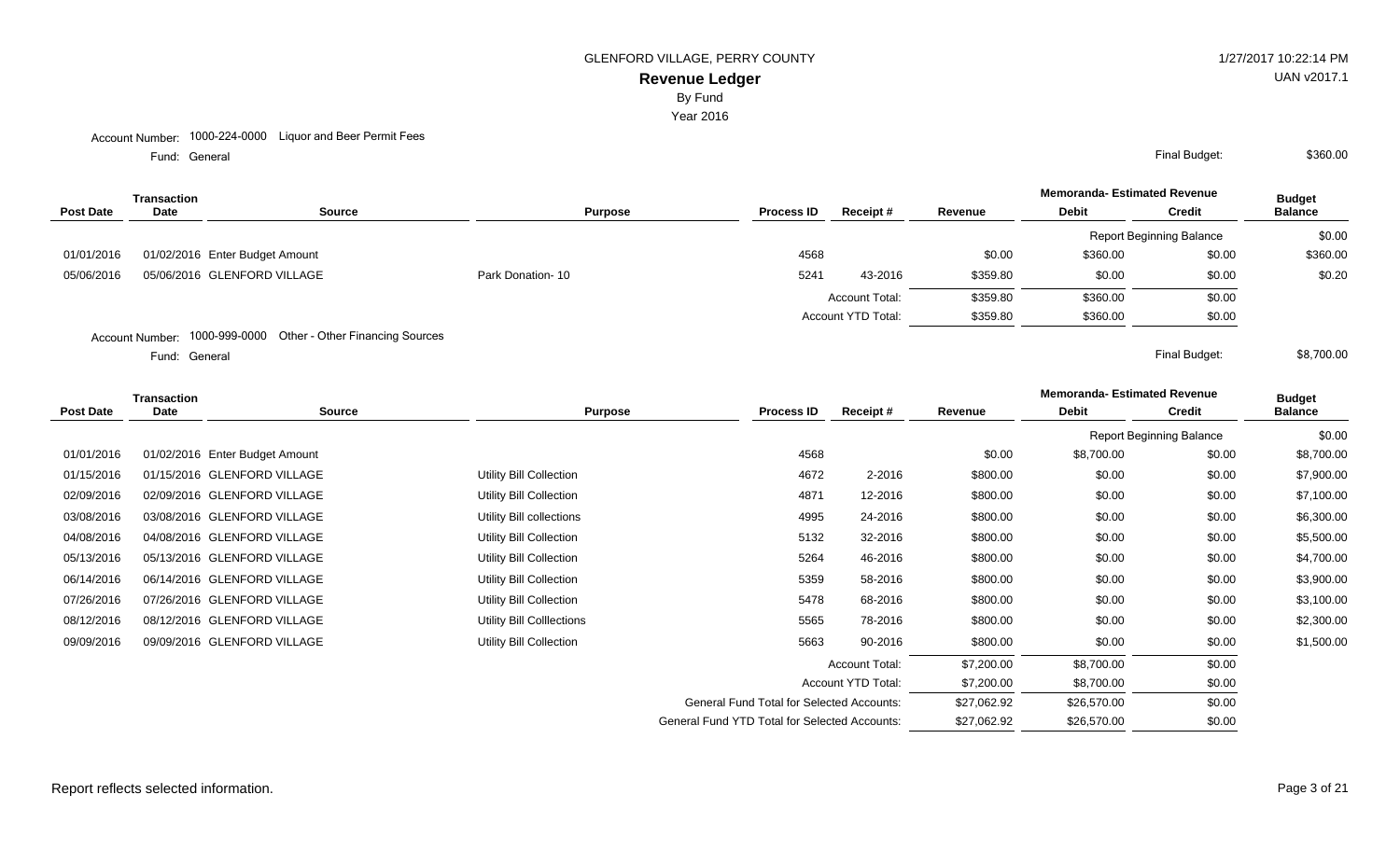By Fund

Year 2016

## Account Number: 2011-110-0000 General Property Tax - Real Estate

Street Construction, Maint. and Repair Final Budget: Fund:

|                  | <b>Transaction</b> |                                                   |                        |                   |                           |          | <b>Memoranda- Estimated Revenue</b> |                                 | <b>Budget</b>  |
|------------------|--------------------|---------------------------------------------------|------------------------|-------------------|---------------------------|----------|-------------------------------------|---------------------------------|----------------|
| <b>Post Date</b> | Date               | Source                                            | <b>Purpose</b>         | <b>Process ID</b> | Receipt#                  | Revenue  | <b>Debit</b>                        | <b>Credit</b>                   | <b>Balance</b> |
|                  |                    |                                                   |                        |                   |                           |          |                                     | <b>Report Beginning Balance</b> | \$0.00         |
| 01/01/2016       |                    | 01/02/2016 Enter Budget Amount                    |                        | 4571              |                           | \$0.00   | \$1,660.00                          | \$0.00                          | \$1,660.00     |
| 08/23/2016       |                    | 08/23/2016 GLENFORD VILLAGE                       | Park Donation - 125.74 | 5593              | 82-2016                   | \$660.70 | \$0.00                              | \$0.00                          | \$999.30       |
|                  |                    |                                                   |                        |                   | <b>Account Total:</b>     | \$660.70 | \$1,660.00                          | \$0.00                          |                |
|                  |                    |                                                   |                        |                   | <b>Account YTD Total:</b> | \$660.70 | \$1,660.00                          | \$0.00                          |                |
|                  |                    | Account Number: 2011-190-0000 Other - Local Taxes |                        |                   |                           |          |                                     |                                 |                |

Street Construction, Maint. and Repair Final Budget: Fund:

**Memoranda- Estimated Revenue Source Purpose Process ID Receipt # Revenue Debit Transaction Post Date Date Budget Credit Balance** Report Beginning Balance \$0.00 01/01/2016 01/02/2016 Enter Budget Amount 10 11/04/000 \$1,440.00 \$1,440.00 \$1,440.00 \$1,440.00 \$1,440.00 \$1,440 01/26/2016 01/26/2016 GLENFORD VILLAGE **Perry County Auditor - Motor Vehicle** 4710 9-2016 \$23.19 \$0.00 \$0.00 \$1,416.81 02/23/2016 02/23/2016 GLENFORD VILLAGE **Park Donation and Perry County Auditor - Local Ga** 4904 16-2016 \$0.01 \$0.00 \$1,326.34 03/22/2016 03/22/2016 GLENFORD VILLAGE **Perry County Auditor - Local Government -432.47** 5020 27-2016 \$122.30 \$0.00 \$1,204.04 04/08/2016 04/08/2016 GLENFORD VILLAGE **Park Donation Park Donation** 5132 33-2016 \$13.07 \$0.00 \$0.00 \$1.190.97 04/26/2016 04/26/2016 GLENFORD VILLAGE **Park Donation 30.00** 5175 5175 40-2016 \$84.32 \$0.00 \$1,106.65 05/24/2016 05/24/2016 GLENFORD VILLAGE **Park Donation - 20.00** 5287 51-2016 \$179.43 \$0.00 \$927.22 06/21/2016 06/21/2016 GLENFORD VILLAGE **Park Donation - 30.00** 5364 51-2016 5364 \$115.39 \$0.00 \$0.00 \$811.83 07/26/2016 07/26/2016 GLENFORD VILLAGE **Park Donation - 164.00** 5485 72-2016 \$70.35 \$0.00 \$0.00 \$741.48 08/23/2016 08/23/2016 GLENFORD VILLAGE **Park Donation - 125.74** 5593 5593 82-2016 \$391.14 \$0.00 \$0.00 \$350.34 08/30/2016 08/30/2016 GLENFORD VILLAGE **Park Donations and Perry County Auditor - Motor V**ehicle 5616 87-2016 \$105.58 \$0.00 \$0.00 \$244.76 10/14/2016 10/14/2016 GLENFORD VILLAGE Park Donation - 30.00 5799 101-2016 \$56.58 \$0.00 \$0.00 \$188.18 11/18/2016 11/18/2016 GLENFORD VILLAGE Motor Vehicle - Perry County Auditor 5945 116-2016 \$69.58 \$0.00 \$0.00 \$118.60 11/26/2016 11/26/2016 GLENFORD VILLAGE Perry County Auditor - Motor Vehicle and Local Government 5954 117-2016 \$155.95 \$0.00 \$0.00 -\$37.35 12/27/2016 12/27/2016 GLENFORD VILLAGE Perry County Auditor - Local Government and Motor Vehicle 6043 129-2016 \$83.43 \$0.00 \$0.00 -\$120.78 Account Total: \$1,560.78 \$1,440.00 \$0.00

Report reflects selected information. The property of a series of a series of a series of a series of a series of a series of a series of a series of a series of a series of a series of a series of a series of a series of

UAN v2017.1

\$1,660.00

\$1,440.00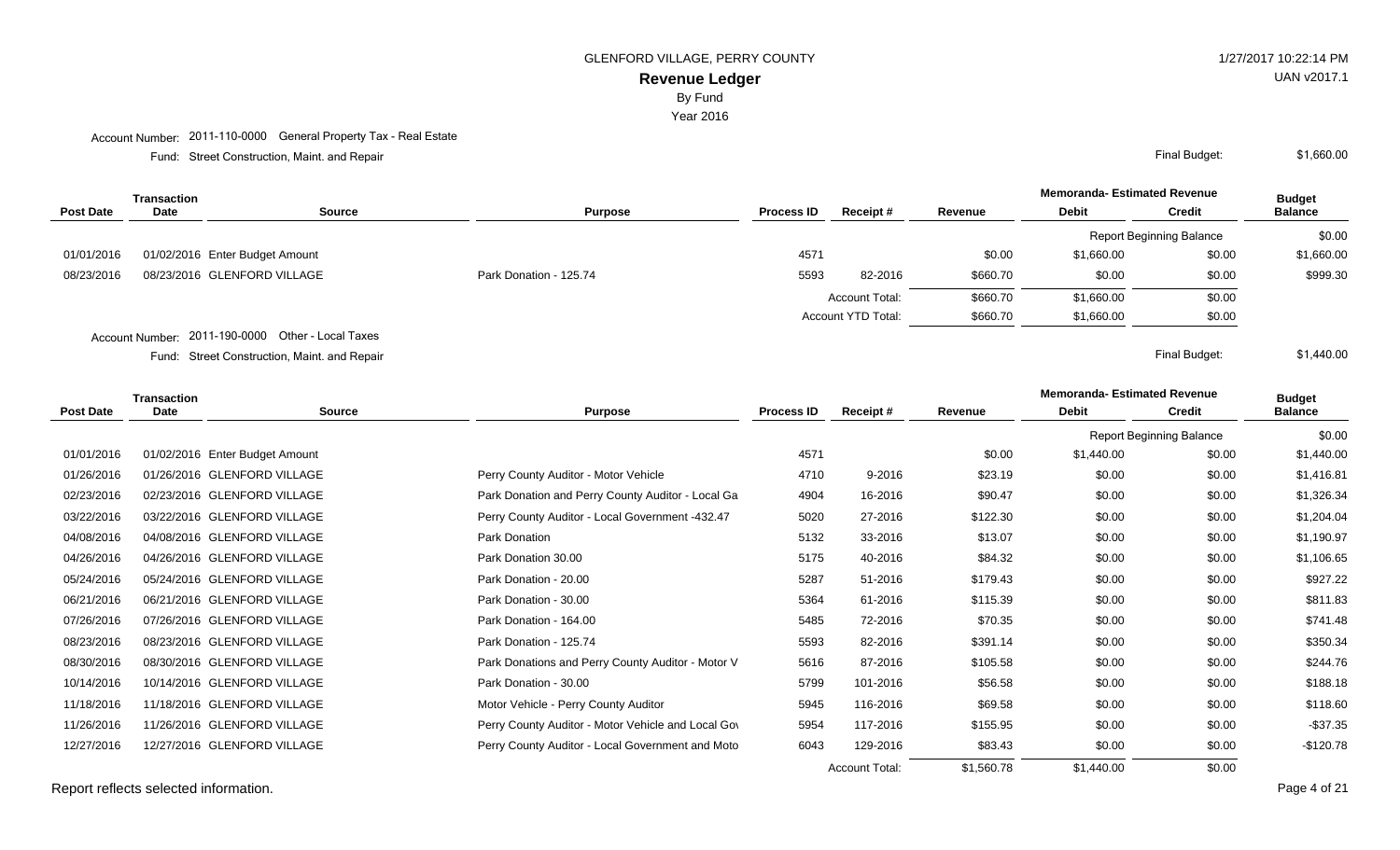GLENFORD VILLAGE, PERRY COUNTY **1/27/2017 10:22:14 PM** 

UAN v2017.1

\$5,900.00

**Revenue Ledger**

By Fund

Year 2016

Account YTD Total: \$1,560.78 \$1,440.00 \$0.00

## Account Number: 2011-225-0000 Gasoline Tax (State)

Street Construction, Maint. and Repair Final Budget: Fund:

|                  | <b>Transaction</b> |                                |                                                                              |                   |                       |            | <b>Memoranda- Estimated Revenue</b> |                                 | <b>Budget</b>  |
|------------------|--------------------|--------------------------------|------------------------------------------------------------------------------|-------------------|-----------------------|------------|-------------------------------------|---------------------------------|----------------|
| <b>Post Date</b> | Date               | <b>Source</b>                  | <b>Purpose</b>                                                               | <b>Process ID</b> | Receipt#              | Revenue    | <b>Debit</b>                        | <b>Credit</b>                   | <b>Balance</b> |
|                  |                    |                                |                                                                              |                   |                       |            |                                     | <b>Report Beginning Balance</b> | \$0.00         |
| 01/01/2016       |                    | 01/02/2016 Enter Budget Amount |                                                                              | 4571              |                       | \$0.00     | \$5,900.00                          | \$0.00                          | \$5,900.00     |
| 01/26/2016       |                    | 01/26/2016 GLENFORD VILLAGE    | State of Ohio EFT                                                            | 4710              | 7-2016                | \$515.95   | \$0.00                              | \$0.00                          | \$5,384.05     |
| 02/29/2016       |                    | 02/28/2016 GLENFORD VILLAGE    | State EFT State & Local Highway - per gallons - 19                           | 4920              | 20-2016               | \$533.20   | \$0.00                              | \$0.00                          | \$4,850.85     |
| 03/29/2016       |                    | 03/29/2016 GLENFORD VILLAGE    | State of Ohio:                                                               | 5051              | 30-2016               | \$485.29   | \$0.00                              | \$0.00                          | \$4,365.56     |
| 04/26/2016       |                    | 04/26/2016 GLENFORD VILLAGE    | State of Ohio EFT Highway per gallon                                         | 5172              | 35-2016               | \$141.25   | \$0.00                              | \$0.00                          | \$4,224.31     |
| 04/26/2016       |                    | 04/26/2016 GLENFORD VILLAGE    | State of Ohio EFT - Gasoline Excise tax                                      | 5172              | 38-2016               | \$305.95   | \$0.00                              | \$0.00                          | \$3,918.36     |
| 05/24/2016       |                    | 05/24/2016 GLENFORD VILLAGE    | State of Ohio Treasurer - State & Local govt. Highw                          | 5287              | 50-2016               | \$172.36   | \$0.00                              | \$0.00                          | \$3,746.00     |
| 05/31/2016       |                    | 05/31/2016 GLENFORD VILLAGE    | State Gasoline Excise Tax                                                    | 5295              | 55-2016               | \$324.81   | \$0.00                              | \$0.00                          | \$3,421.19     |
| 06/28/2016       |                    | 06/28/2016 GLENFORD VILLAGE    | State of Ohio Treasuer - State & Local Gov Highwa                            | 5385              | 65-2016               | \$179.57   | \$0.00                              | \$0.00                          | \$3,241.62     |
| 06/28/2016       |                    | 06/28/2016 GLENFORD VILLAGE    | State of Ohio Treasurer - Gasoline Exsise Tax - 35                           | 5385              | 66-2016               | \$329.07   | \$0.00                              | \$0.00                          | \$2,912.55     |
| 07/30/2016       |                    | 07/30/2016 GLENFORD VILLAGE    | State of Ohio Highway - gas tax - 172.93                                     | 5497              | 76-2016               | \$484.33   | \$0.00                              | \$0.00                          | \$2,428.22     |
| 08/30/2016       |                    | 08/30/2016 GLENFORD VILLAGE    | Ohio State - State & Local Govt - Highway cents pe                           | 5619              | 88-2016               | \$181.27   | \$0.00                              | \$0.00                          | \$2,246.95     |
| 08/30/2016       |                    | 08/30/2016 GLENFORD VILLAGE    | State of Ohio Gasoline Excise tax                                            | 5619              | 89-2016               | \$331.54   | \$0.00                              | \$0.00                          | \$1,915.41     |
| 09/27/2016       |                    | 09/27/2016 GLENFORD VILLAGE    | <b>State Treasurers Direct Deposit</b>                                       | 5710              | 98-2016               | \$531.65   | \$0.00                              | \$0.00                          | \$1,383.76     |
| 10/29/2016       |                    | 10/29/2016 GLENFORD VILLAGE    | State of Ohio - Highway and gasiline exise tax                               | 5855              | 110-2016              | \$508.84   | \$0.00                              | \$0.00                          | \$874.92       |
| 11/29/2016       |                    | 11/29/2016 GLENFORD VILLAGE    | State of Ohio Highway gas tax 1974.81 11-15-16                               | 5975              | 121-2016              | \$512.81   | \$0.00                              | \$0.00                          | \$362.11       |
| 12/27/2016       |                    | 12/27/2016 GLENFORD VILLAGE    | State Treasurer EFT deposit                                                  | 6053              | 130-2016              | \$522.13   | \$0.00                              | \$0.00                          | $-$160.02$     |
|                  |                    |                                |                                                                              |                   | <b>Account Total:</b> | \$6,060.02 | \$5,900.00                          | \$0.00                          |                |
|                  |                    |                                |                                                                              |                   | Account YTD Total:    | \$6,060.02 | \$5,900.00                          | \$0.00                          |                |
|                  |                    |                                | Street Construction, Maint. and Repair Fund Total for Selected Accounts:     |                   |                       | \$8,281.50 | \$9,000.00                          | \$0.00                          |                |
|                  |                    |                                | Street Construction, Maint. and Repair Fund YTD Total for Selected Accounts: |                   |                       | \$8,281.50 | \$9,000.00                          | \$0.00                          |                |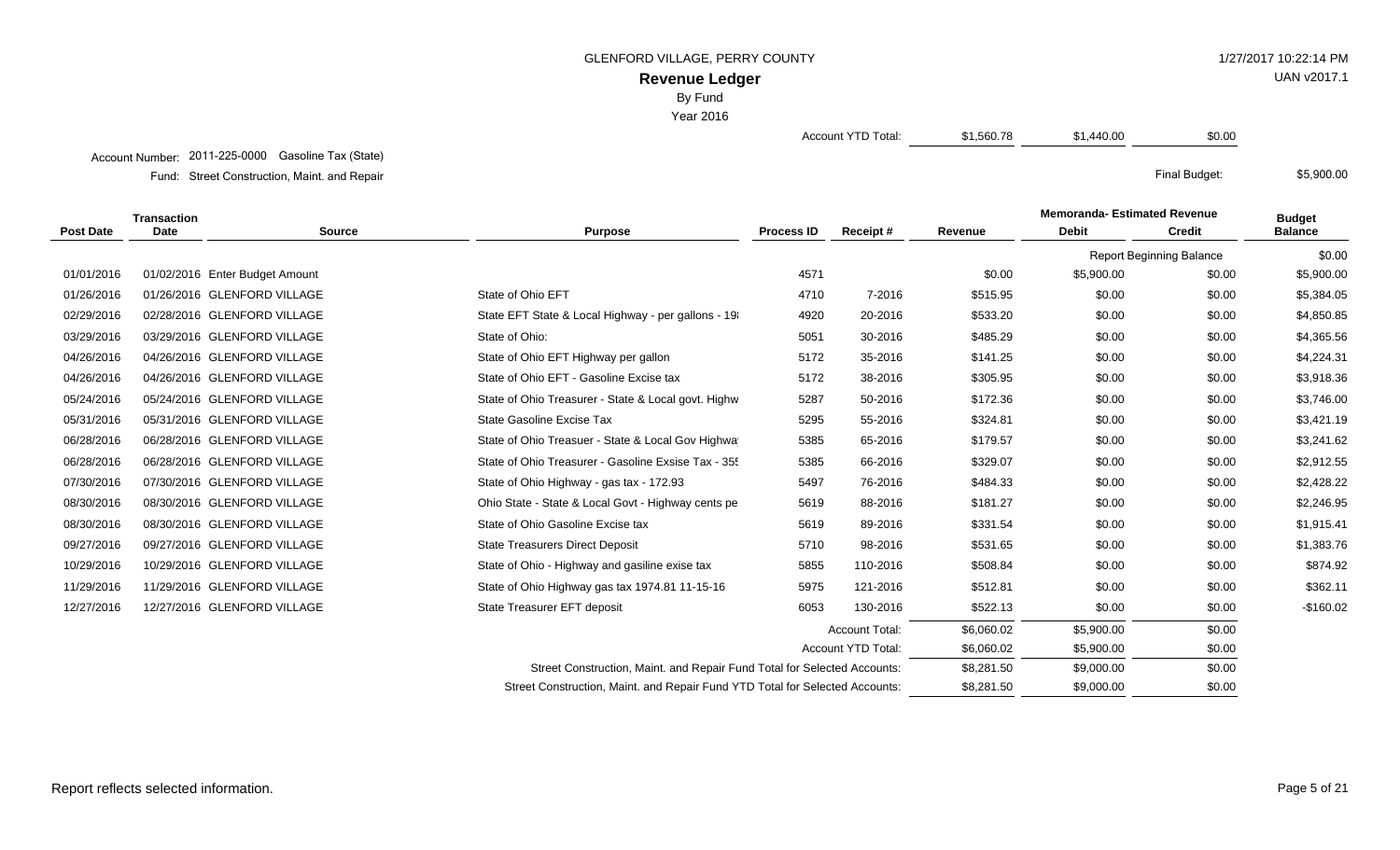Year 2016

State Highway Final Budget: Fund: State Highway

|            | <b>Transaction</b>             |                      |                                                    |                   |                       |         | <b>Memoranda- Estimated Revenue</b> |                                 | <b>Budget</b>  |
|------------|--------------------------------|----------------------|----------------------------------------------------|-------------------|-----------------------|---------|-------------------------------------|---------------------------------|----------------|
| Post Date  | Date                           | <b>Source</b>        | <b>Purpose</b>                                     | <b>Process ID</b> | Receipt#              | Revenue | <b>Debit</b>                        | <b>Credit</b>                   | <b>Balance</b> |
|            |                                |                      |                                                    |                   |                       |         |                                     | <b>Report Beginning Balance</b> | \$0.00         |
| 01/01/2016 | 01/02/2016 Enter Budget Amount |                      |                                                    | 4572              |                       | \$0.00  | \$150.00                            | \$0.00                          | \$150.00       |
| 01/26/2016 | 01/26/2016 GLENFORD VILLAGE    |                      | Perry County Auditor - Motor Vehicle               | 4710              | 9-2016                | \$1.88  | \$0.00                              | \$0.00                          | \$148.12       |
| 02/23/2016 | 02/23/2016 GLENFORD VILLAGE    |                      | Park Donation and Perry County Auditor - Local Ga  | 4904              | 16-2016               | \$7.34  | \$0.00                              | \$0.00                          | \$140.78       |
| 03/22/2016 | 03/22/2016 GLENFORD VILLAGE    |                      | Perry County Auditor - Local Government -432.47    | 5020              | 27-2016               | \$9.92  | \$0.00                              | \$0.00                          | \$130.86       |
| 04/08/2016 | 04/08/2016 GLENFORD VILLAGE    |                      | Park Donation                                      | 5132              | 33-2016               | \$2.02  | \$0.00                              | \$0.00                          | \$128.84       |
| 04/26/2016 | 04/26/2016 GLENFORD VILLAGE    |                      | Park Donation 30.00                                | 5175              | 40-2016               | \$6.84  | \$0.00                              | \$0.00                          | \$122.00       |
| 05/24/2016 | 05/24/2016 GLENFORD VILLAGE    |                      | Park Donation - 20.00                              | 5287              | 51-2016               | \$14.55 | \$0.00                              | \$0.00                          | \$107.45       |
| 06/21/2016 | 06/21/2016 GLENFORD VILLAGE    |                      | Park Donation - 30.00                              | 5364              | 61-2016               | \$9.36  | \$0.00                              | \$0.00                          | \$98.09        |
| 07/26/2016 | 07/26/2016 GLENFORD VILLAGE    |                      | Park Donation - 164.00                             | 5485              | 72-2016               | \$5.71  | \$0.00                              | \$0.00                          | \$92.38        |
| 08/30/2016 | 08/30/2016 GLENFORD VILLAGE    |                      | Park Donations and Perry County Auditor - Motor V  | 5616              | 87-2016               | \$8.56  | \$0.00                              | \$0.00                          | \$83.82        |
| 10/14/2016 | 10/14/2016 GLENFORD VILLAGE    |                      | Park Donation - 30.00                              | 5799              | 101-2016              | \$4.59  | \$0.00                              | \$0.00                          | \$79.23        |
| 11/18/2016 | 11/18/2016 GLENFORD VILLAGE    |                      | Motor Vehicle - Perry County Auditor               | 5945              | 116-2016              | \$5.65  | \$0.00                              | \$0.00                          | \$73.58        |
| 11/26/2016 | 11/26/2016 GLENFORD VILLAGE    |                      | Perry County Auditor - Motor Vehicle and Local Gov | 5954              | 117-2016              | \$12.64 | \$0.00                              | \$0.00                          | \$60.94        |
| 12/27/2016 | 12/27/2016 GLENFORD VILLAGE    |                      | Perry County Auditor - Local Government and Moto   | 6043              | 129-2016              | \$6.76  | \$0.00                              | \$0.00                          | \$54.18        |
|            |                                |                      |                                                    |                   | <b>Account Total:</b> | \$95.82 | \$150.00                            | \$0.00                          |                |
|            |                                |                      |                                                    |                   | Account YTD Total:    | \$95.82 | \$150.00                            | \$0.00                          |                |
|            | Account Number: 2021-225-0000  | Gasoline Tax (State) |                                                    |                   |                       |         |                                     |                                 |                |

State Highway Final Budget: Fund: State Highway

\$500.00

| Transaction |                                       |               |                                                    |                   |          |         | <b>Memoranda- Estimated Revenue</b> |                                 | <b>Budget</b>  |
|-------------|---------------------------------------|---------------|----------------------------------------------------|-------------------|----------|---------|-------------------------------------|---------------------------------|----------------|
| Post Date   | Date                                  | <b>Source</b> | <b>Purpose</b>                                     | <b>Process ID</b> | Receipt# | Revenue | <b>Debit</b>                        | <b>Credit</b>                   | <b>Balance</b> |
|             |                                       |               |                                                    |                   |          |         |                                     | <b>Report Beginning Balance</b> | \$0.00         |
| 01/01/2016  | 01/02/2016 Enter Budget Amount        |               |                                                    | 4572              |          | \$0.00  | \$500.00                            | \$0.00                          | \$500.00       |
| 01/26/2016  | 01/26/2016 GLENFORD VILLAGE           |               | State of Ohio EFT                                  | 4710              | 7-2016   | \$41.84 | \$0.00                              | \$0.00                          | \$458.16       |
| 02/29/2016  | 02/28/2016 GLENFORD VILLAGE           |               | State EFT State & Local Highway - per gallons - 19 | 4920              | 20-2016  | \$43.24 | \$0.00                              | \$0.00                          | \$414.92       |
| 03/29/2016  | 03/29/2016 GLENFORD VILLAGE           |               | State of Ohio:                                     | 5051              | 30-2016  | \$39.35 | \$0.00                              | \$0.00                          | \$375.57       |
|             | Report reflects selected information. |               |                                                    |                   |          |         |                                     |                                 | Page 6 of 21   |

UAN v2017.1

\$150.00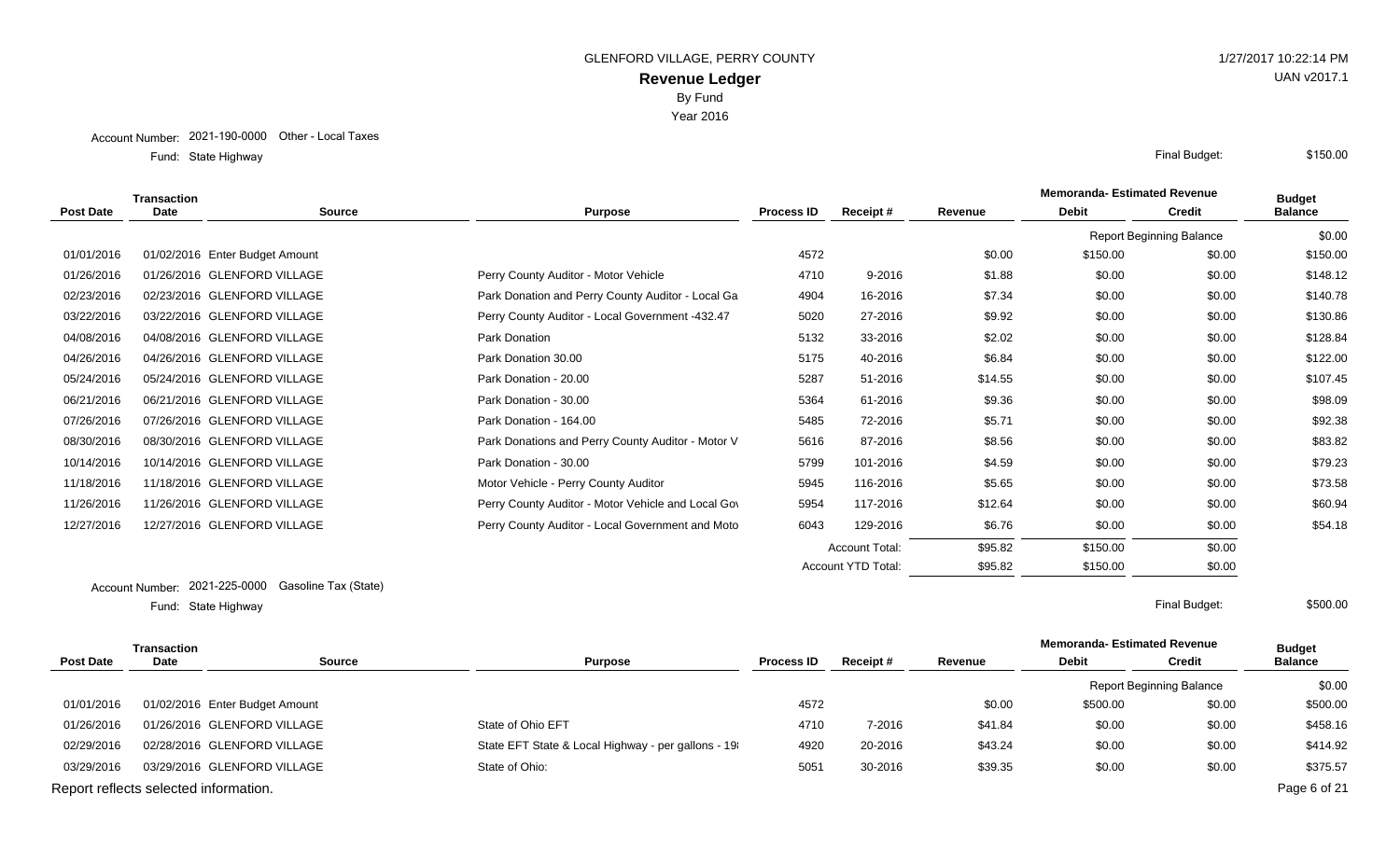Year 2016

State Highway Final Budget: Fund: State Highway

|                  | <b>Transaction</b>     |                                                     |                                                     |                   |                           | <b>Memoranda- Estimated Revenue</b> | <b>Budget</b> |               |                |
|------------------|------------------------|-----------------------------------------------------|-----------------------------------------------------|-------------------|---------------------------|-------------------------------------|---------------|---------------|----------------|
| <b>Post Date</b> | Date                   | <b>Source</b>                                       | <b>Purpose</b>                                      | <b>Process ID</b> | Receipt#                  | Revenue                             | <b>Debit</b>  | <b>Credit</b> | <b>Balance</b> |
|                  |                        |                                                     |                                                     |                   |                           |                                     |               |               |                |
| 04/26/2016       |                        | 04/26/2016 GLENFORD VILLAGE                         | State of Ohio EFT Highway per gallon                | 5172              | 35-2016                   | \$11.46                             | \$0.00        | \$0.00        | \$364.11       |
| 04/26/2016       |                        | 04/26/2016 GLENFORD VILLAGE                         | State of Ohio EFT - Gasoline Excise tax             | 5172              | 38-2016                   | \$24.81                             | \$0.00        | \$0.00        | \$339.30       |
| 05/24/2016       |                        | 05/24/2016 GLENFORD VILLAGE                         | State of Ohio Treasurer - State & Local govt. Highw | 5287              | 50-2016                   | \$13.98                             | \$0.00        | \$0.00        | \$325.32       |
| 05/31/2016       |                        | 05/31/2016 GLENFORD VILLAGE                         | State Gasoline Excise Tax                           | 5295              | 55-2016                   | \$26.34                             | \$0.00        | \$0.00        | \$298.98       |
| 06/28/2016       |                        | 06/28/2016 GLENFORD VILLAGE                         | State of Ohio Treasuer - State & Local Gov Highwa   | 5385              | 65-2016                   | \$14.56                             | \$0.00        | \$0.00        | \$284.42       |
| 06/28/2016       |                        | 06/28/2016 GLENFORD VILLAGE                         | State of Ohio Treasurer - Gasoline Exsise Tax - 35. | 5385              | 66-2016                   | \$26.69                             | \$0.00        | \$0.00        | \$257.73       |
| 07/30/2016       |                        | 07/30/2016 GLENFORD VILLAGE                         | State of Ohio Highway - gas tax - 172.93            | 5497              | 76-2016                   | \$39.27                             | \$0.00        | \$0.00        | \$218.46       |
| 08/30/2016       |                        | 08/30/2016 GLENFORD VILLAGE                         | Ohio State - State & Local Govt - Highway cents pe  | 5619              | 88-2016                   | \$14.70                             | \$0.00        | \$0.00        | \$203.76       |
| 08/30/2016       |                        | 08/30/2016 GLENFORD VILLAGE                         | State of Ohio Gasoline Excise tax                   | 5619              | 89-2016                   | \$26.89                             | \$0.00        | \$0.00        | \$176.87       |
| 09/27/2016       |                        | 09/27/2016 GLENFORD VILLAGE                         | <b>State Treasurers Direct Deposit</b>              | 5710              | 98-2016                   | \$43.12                             | \$0.00        | \$0.00        | \$133.75       |
| 10/29/2016       |                        | 10/29/2016 GLENFORD VILLAGE                         | State of Ohio - Highway and gasiline exise tax      | 5855              | 110-2016                  | \$41.26                             | \$0.00        | \$0.00        | \$92.49        |
| 11/29/2016       |                        | 11/29/2016 GLENFORD VILLAGE                         | State of Ohio Highway gas tax 1974.81 11-15-16      | 5975              | 121-2016                  | \$41.58                             | \$0.00        | \$0.00        | \$50.91        |
| 12/27/2016       |                        | 12/27/2016 GLENFORD VILLAGE                         | State Treasurer EFT deposit                         | 6053              | 130-2016                  | \$42.33                             | \$0.00        | \$0.00        | \$8.58         |
|                  |                        |                                                     |                                                     |                   | <b>Account Total:</b>     | \$491.42                            | \$500.00      | \$0.00        |                |
|                  |                        |                                                     |                                                     |                   | <b>Account YTD Total:</b> | \$491.42                            | \$500.00      | \$0.00        |                |
|                  |                        |                                                     | State Highway Fund Total for Selected Accounts:     |                   |                           | \$587.24                            | \$650.00      | \$0.00        |                |
|                  |                        |                                                     | State Highway Fund YTD Total for Selected Accounts: |                   |                           | \$587.24                            | \$650.00      | \$0.00        |                |
|                  | <b>Account Number:</b> | 2041-820-0000<br><b>Contributions and Donations</b> |                                                     |                   |                           |                                     |               |               |                |

Parks and Recreation Final Budget: Fund:

\$1,565.00

|                                       | Transaction |                                |                                                   |                   |                 |         | <b>Memoranda- Estimated Revenue</b> |                                 | <b>Budget</b>  |
|---------------------------------------|-------------|--------------------------------|---------------------------------------------------|-------------------|-----------------|---------|-------------------------------------|---------------------------------|----------------|
| <b>Post Date</b>                      | <b>Date</b> | <b>Source</b>                  | <b>Purpose</b>                                    | <b>Process ID</b> | <b>Receipt#</b> | Revenue | <b>Debit</b>                        | Credit                          | <b>Balance</b> |
|                                       |             |                                |                                                   |                   |                 |         |                                     | <b>Report Beginning Balance</b> | \$0.00         |
| 01/01/2016                            |             | 01/02/2016 Enter Budget Amount |                                                   | 4573              |                 | \$0.00  | \$1,565.00                          | \$0.00                          | \$1,565.00     |
| 02/19/2016                            |             | 02/19/2016 GLENFORD VILLAGE    | Park Donation                                     | 4895              | 15-2016         | \$50.00 | \$0.00                              | \$0.00                          | \$1,515.00     |
| 02/23/2016                            |             | 02/23/2016 GLENFORD VILLAGE    | Park Donation and Perry County Auditor - Local Ga | 4904              | 16-2016         | \$50.00 | \$0.00                              | \$0.00                          | \$1,465.00     |
| Report reflects selected information. |             |                                |                                                   |                   |                 |         |                                     |                                 | Page 7 of 21   |

# UAN v2017.1

\$500.00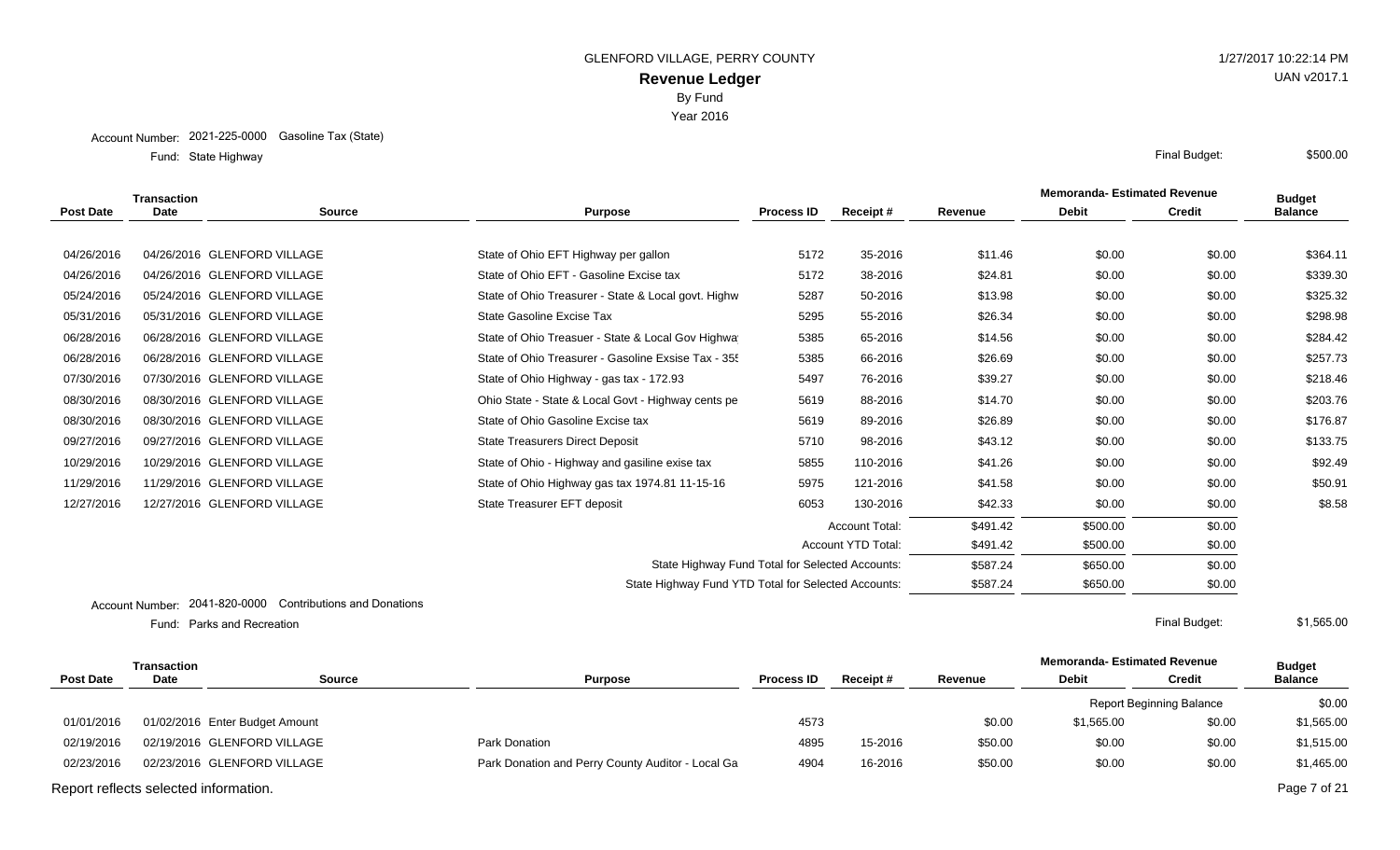Year 2016

#### Account Number: 2041-820-0000 Contributions and Donations

Parks and Recreation Final Budget: Fund: Parks and Recreation

|                  | Transaction |                             |                                                   |                                                            |                       | <b>Memoranda- Estimated Revenue</b> |              | <b>Budget</b> |                |
|------------------|-------------|-----------------------------|---------------------------------------------------|------------------------------------------------------------|-----------------------|-------------------------------------|--------------|---------------|----------------|
| <b>Post Date</b> | <b>Date</b> | <b>Source</b>               | <b>Purpose</b>                                    | <b>Process ID</b>                                          | Receipt#              | Revenue                             | <b>Debit</b> | <b>Credit</b> | <b>Balance</b> |
|                  |             |                             |                                                   |                                                            |                       |                                     |              |               |                |
| 03/04/2016       |             | 03/04/2016 GLENFORD VILLAGE | Parks donation for informational sign             | 4991                                                       | 21-2016               | \$350.00                            | \$0.00       | \$0.00        | \$1,115.00     |
| 04/08/2016       |             | 04/08/2016 GLENFORD VILLAGE | Park Donation                                     | 5132                                                       | 33-2016               | \$65.00                             | \$0.00       | \$0.00        | \$1,050.00     |
| 04/26/2016       |             | 04/26/2016 GLENFORD VILLAGE | Park Donation 30.00                               | 5175                                                       | 40-2016               | \$30.00                             | \$0.00       | \$0.00        | \$1,020.00     |
| 05/06/2016       |             | 05/06/2016 GLENFORD VILLAGE | Park Donation-10                                  | 5241                                                       | 43-2016               | \$10.00                             | \$0.00       | \$0.00        | \$1,010.00     |
| 05/24/2016       |             | 05/24/2016 GLENFORD VILLAGE | Park Donation - 20.00                             | 5287                                                       | 51-2016               | \$20.00                             | \$0.00       | \$0.00        | \$990.00       |
| 05/31/2016       |             | 05/31/2016 GLENFORD VILLAGE | <b>Park Donations</b>                             | 5297                                                       | 56-2016               | \$65.00                             | \$0.00       | \$0.00        | \$925.00       |
| 06/14/2016       |             | 06/14/2016 GLENFORD VILLAGE | Attorney General - Pat Ayers - reimbursment       | 5359                                                       | 57-2016               | \$50.00                             | \$0.00       | \$0.00        | \$875.00       |
| 06/14/2016       |             | 06/14/2016 GLENFORD VILLAGE | <b>Park Donations</b>                             | 5359                                                       | 59-2016               | \$115.00                            | \$0.00       | \$0.00        | \$760.00       |
| 06/21/2016       |             | 06/21/2016 GLENFORD VILLAGE | Park Donation - 30.00                             | 5364                                                       | 61-2016               | \$30.00                             | \$0.00       | \$0.00        | \$730.00       |
| 06/28/2016       |             | 06/28/2016 GLENFORD VILLAGE | Park Donation                                     | 5385                                                       | 63-2016               | \$50.00                             | \$0.00       | \$0.00        | \$680.00       |
| 07/26/2016       |             | 07/26/2016 GLENFORD VILLAGE | <b>Bulk Water and Park Donation</b>               | 5478                                                       | 69-2016               | \$22.03                             | \$0.00       | \$0.00        | \$657.97       |
| 07/26/2016       |             | 07/26/2016 GLENFORD VILLAGE | Park Donation                                     | 5478                                                       | 70-2016               | \$40.00                             | \$0.00       | \$0.00        | \$617.97       |
| 07/26/2016       |             | 07/26/2016 GLENFORD VILLAGE | Park Donation - 164.00                            | 5485                                                       | 72-2016               | \$164.00                            | \$0.00       | \$0.00        | \$453.97       |
| 08/12/2016       |             | 08/12/2016 GLENFORD VILLAGE | <b>Park Donations</b>                             | 5565                                                       | 77-2016               | \$160.00                            | \$0.00       | \$0.00        | \$293.97       |
| 08/23/2016       |             | 08/23/2016 GLENFORD VILLAGE | Park Donation - 125.74                            | 5593                                                       | 82-2016               | \$125.74                            | \$0.00       | \$0.00        | \$168.23       |
| 08/30/2016       |             | 08/30/2016 GLENFORD VILLAGE | Park Donations and Perry County Auditor - Motor V | 5616                                                       | 87-2016               | \$75.00                             | \$0.00       | \$0.00        | \$93.23        |
| 09/21/2016       |             | 09/21/2016 GLENFORD VILLAGE | Park Donations - 144.00                           | 5696                                                       | 93-2016               | \$144.00                            | \$0.00       | \$0.00        | $-$50.77$      |
| 09/27/2016       |             | 09/27/2016 GLENFORD VILLAGE | <b>Park Donation</b>                              | 5710                                                       | 96-2016               | \$40.00                             | \$0.00       | \$0.00        | $-$90.77$      |
| 10/14/2016       |             | 10/14/2016 GLENFORD VILLAGE | Park Donation - 30.00                             | 5799                                                       | 101-2016              | \$30.00                             | \$0.00       | \$0.00        | $-$120.77$     |
| 10/21/2016       |             | 10/21/2016 GLENFORD VILLAGE | Lighted sign donation - 250.00                    | 5838                                                       | 105-2016              | \$250.00                            | \$0.00       | \$0.00        | $-$370.77$     |
| 10/29/2016       |             | 10/29/2016 GLENFORD VILLAGE | Park Donation                                     | 5853                                                       | 109-2016              | \$50.00                             | \$0.00       | \$0.00        | $-$420.77$     |
|                  |             |                             |                                                   |                                                            | <b>Account Total:</b> | \$1,985.77                          | \$1,565.00   | \$0.00        |                |
|                  |             |                             |                                                   |                                                            | Account YTD Total:    | \$1,985.77                          | \$1,565.00   | \$0.00        |                |
|                  |             |                             |                                                   | Parks and Recreation Fund Total for Selected Accounts:     |                       | \$1,985.77                          | \$1,565.00   | \$0.00        |                |
|                  |             |                             |                                                   | Parks and Recreation Fund YTD Total for Selected Accounts: |                       |                                     | \$1,565.00   | \$0.00        |                |

\$1,565.00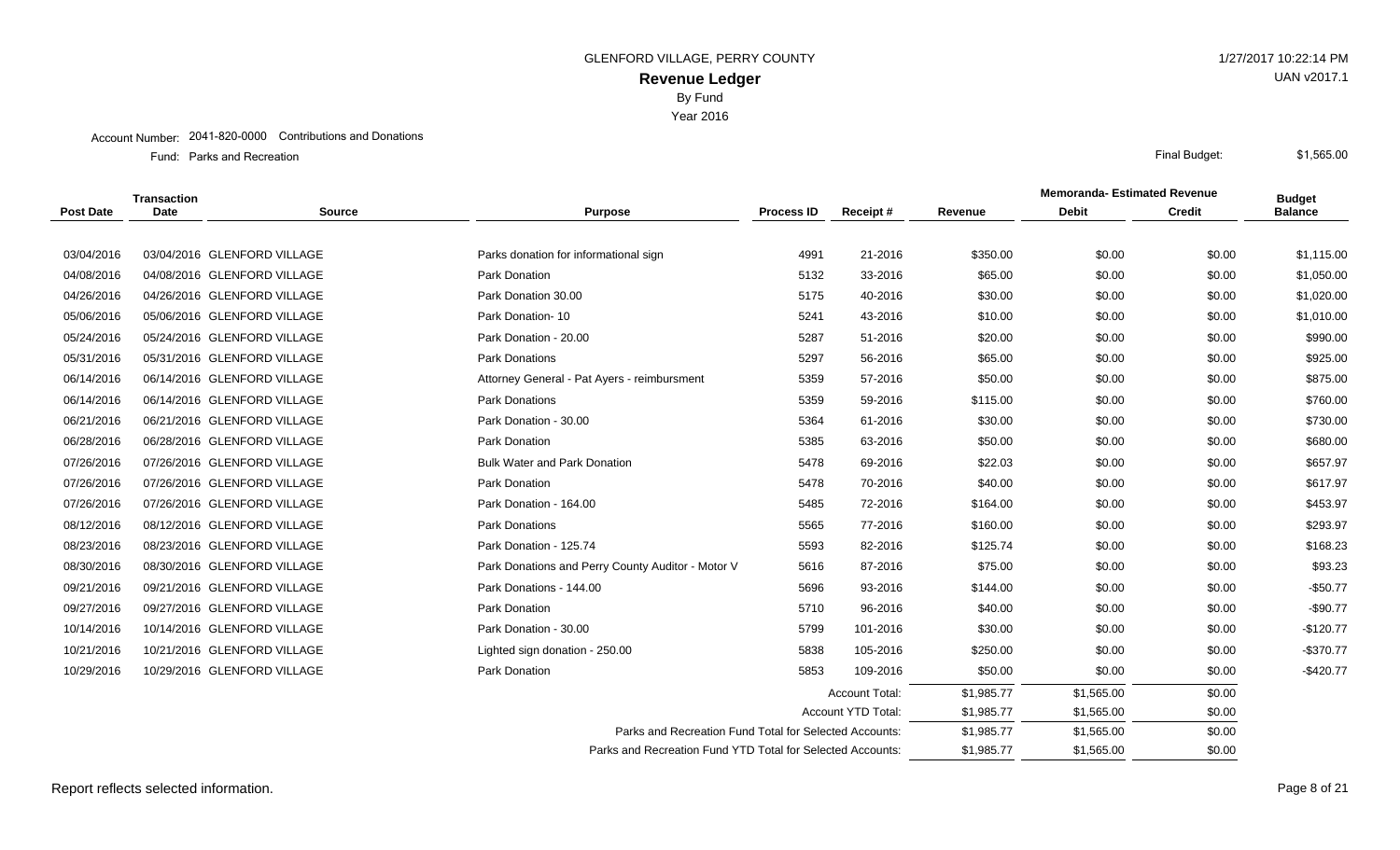Account Number: 5101-541-0000 Consumer Rent

Water Operating Final Budget: Fund: Water Operating

|                  | <b>Transaction</b> |                                |                                                   |                   |          | <b>Memoranda-Estimated Revenue</b> | <b>Budget</b> |                                 |                |
|------------------|--------------------|--------------------------------|---------------------------------------------------|-------------------|----------|------------------------------------|---------------|---------------------------------|----------------|
| <b>Post Date</b> | <b>Date</b>        | <b>Source</b>                  | <b>Purpose</b>                                    | <b>Process ID</b> | Receipt# | Revenue                            | <b>Debit</b>  | <b>Credit</b>                   | <b>Balance</b> |
|                  |                    |                                |                                                   |                   |          |                                    |               | <b>Report Beginning Balance</b> | \$0.00         |
| 01/01/2016       |                    | 01/02/2016 Enter Budget Amount |                                                   | 4574              |          | \$0.00                             | \$68,000.00   | \$0.00                          | \$68,000.00    |
| 01/02/2016       |                    | 01/02/2016 GLENFORD VILLAGE    | Utility Bill Collection                           | 4588              | 1-2016   | \$135.55                           | \$0.00        | \$0.00                          | \$67,864.45    |
| 01/15/2016       |                    | 01/15/2016 GLENFORD VILLAGE    | <b>Utility Bill Collection</b>                    | 4672              | 2-2016   | \$463.04                           | \$0.00        | \$0.00                          | \$67,401.41    |
| 01/15/2016       |                    | 01/15/2016 GLENFORD VILLAGE    | Utility Bill Collection                           | 4674              | 3-2016   | \$1,507.36                         | \$0.00        | \$0.00                          | \$65,894.05    |
| 01/26/2016       |                    | 01/26/2016 GLENFORD VILLAGE    | Utility Collection - Bad Check Poston repaid cash | 4710              | 4-2016   | \$61.90                            | \$0.00        | \$0.00                          | \$65,832.15    |
| 01/26/2016       |                    | 01/26/2016 GLENFORD VILLAGE    | Utility Bill Collection                           | 4710              | 5-2016   | \$2,103.48                         | \$0.00        | \$0.00                          | \$63,728.67    |
| 01/26/2016       |                    | 01/26/2016 GLENFORD VILLAGE    | Utility Bill Collection                           | 4710              | 8-2016   | \$171.24                           | \$0.00        | \$0.00                          | \$63,557.43    |
| 01/30/2016       |                    | 01/30/2016 GLENFORD VILLAGE    | <b>Utility Bill Collection</b>                    | 4716              | 10-2016  | \$53.48                            | \$0.00        | \$0.00                          | \$63,503.95    |
| 02/09/2016       |                    | 02/09/2016 GLENFORD VILLAGE    | <b>Utility Bill Collection</b>                    | 4871              | 12-2016  | \$646.67                           | \$0.00        | \$0.00                          | \$62,857.28    |
| 02/12/2016       |                    | 02/12/2016 GLENFORD VILLAGE    | <b>Utility Bill Collection</b>                    | 4890              | 13-2016  | \$988.23                           | \$0.00        | \$0.00                          | \$61,869.05    |
| 02/19/2016       |                    | 02/19/2016 GLENFORD VILLAGE    | <b>Utility Bill Collection</b>                    | 4895              | 14-2016  | \$1,955.50                         | \$0.00        | \$0.00                          | \$59,913.55    |
| 02/23/2016       |                    | 02/23/2016 GLENFORD VILLAGE    | <b>Utility Bill Collection</b>                    | 4904              | 17-2016  | \$986.72                           | \$0.00        | \$0.00                          | \$58,926.83    |
| 02/26/2016       |                    | 02/26/2016 GLENFORD VILLAGE    | <b>Utility Bill Collection</b>                    | 4909              | 18-2016  | \$266.46                           | \$0.00        | \$0.00                          | \$58,660.37    |
| 02/29/2016       |                    | 02/28/2016 GLENFORD VILLAGE    | <b>Utility Bill Collection</b>                    | 4920              | 19-2016  | \$158.66                           | \$0.00        | \$0.00                          | \$58,501.71    |
| 03/04/2016       |                    | 03/04/2016 GLENFORD VILLAGE    | Utility Bill collection                           | 4991              | 22-2016  | \$637.36                           | \$0.00        | \$0.00                          | \$57,864.35    |
| 03/08/2016       |                    | 03/08/2016 GLENFORD VILLAGE    | Utility Bill collections                          | 4995              | 24-2016  | \$137.90                           | \$0.00        | \$0.00                          | \$57,726.45    |
| 03/12/2016       |                    | 03/12/2016 GLENFORD VILLAGE    | Utility Bill Collection                           | 4998              | 25-2016  | \$755.36                           | \$0.00        | \$0.00                          | \$56,971.09    |
| 03/18/2016       |                    | 03/18/2016 GLENFORD VILLAGE    | <b>Utility Bill Customer</b>                      | 5005              | 26-2016  | \$1,454.46                         | \$0.00        | \$0.00                          | \$55,516.63    |
| 03/22/2016       |                    | 03/22/2016 GLENFORD VILLAGE    | Utility Billing collections                       | 5020              | 28-2016  | \$595.89                           | \$0.00        | \$0.00                          | \$54,920.74    |
| 03/29/2016       |                    | 03/29/2016 GLENFORD VILLAGE    | <b>Utility Bill Collections</b>                   | 5051              | 29-2016  | \$422.53                           | \$0.00        | \$0.00                          | \$54,498.21    |
| 04/01/2016       |                    | 04/01/2016 GLENFORD VILLAGE    | Utility Bill Collection                           | 5059              | 31-2016  | \$188.65                           | \$0.00        | \$0.00                          | \$54,309.56    |
| 04/08/2016       |                    | 04/08/2016 GLENFORD VILLAGE    | <b>Utility Bill Collection</b>                    | 5132              | 32-2016  | \$1,069.49                         | \$0.00        | \$0.00                          | \$53,240.07    |
| 04/26/2016       |                    | 04/26/2016 GLENFORD VILLAGE    | Utility collections                               | 5172              | 34-2016  | \$1,665.29                         | \$0.00        | \$0.00                          | \$51,574.78    |
| 04/26/2016       |                    | 04/26/2016 GLENFORD VILLAGE    | <b>Utility Bill Collection</b>                    | 5172              | 37-2016  | \$1,585.12                         | \$0.00        | \$0.00                          | \$49,989.66    |
| 04/26/2016       |                    | 04/26/2016 GLENFORD VILLAGE    | <b>Utility Collections</b>                        | 5175              | 39-2016  | \$75.45                            | \$0.00        | \$0.00                          | \$49,914.21    |
|                  |                    |                                |                                                   |                   |          |                                    |               |                                 |                |

Report reflects selected information. Page 9 of 21

UAN v2017.1

\$68,000.00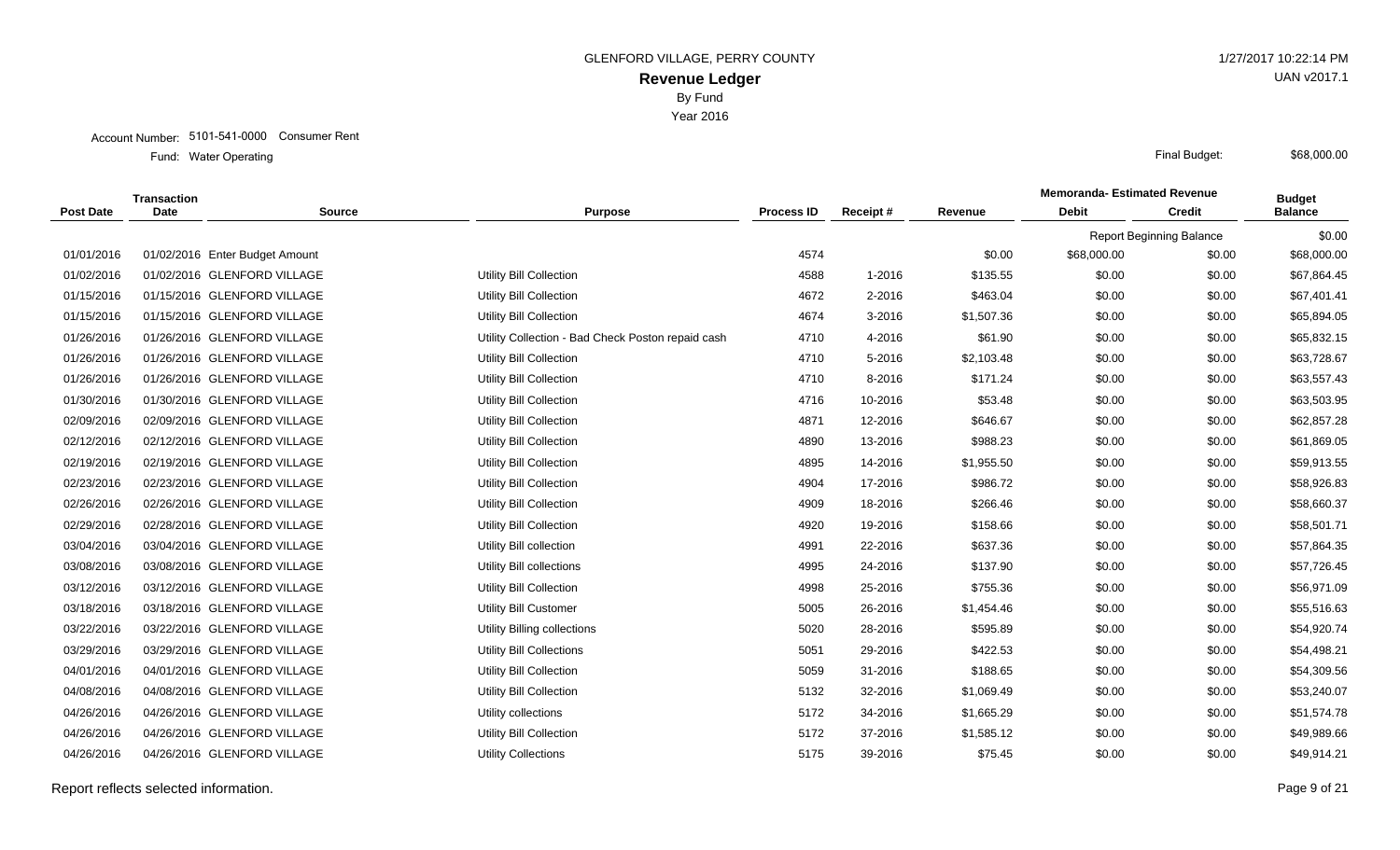Year 2016

|                  | <b>Transaction</b> |                                                         |                                                    |                   |          |            | <b>Memoranda- Estimated Revenue</b> |               | <b>Budget</b>  |
|------------------|--------------------|---------------------------------------------------------|----------------------------------------------------|-------------------|----------|------------|-------------------------------------|---------------|----------------|
| <b>Post Date</b> | <b>Date</b>        | <b>Source</b>                                           | <b>Purpose</b>                                     | <b>Process ID</b> | Receipt# | Revenue    | <b>Debit</b>                        | <b>Credit</b> | <b>Balance</b> |
|                  |                    |                                                         |                                                    |                   |          |            |                                     |               |                |
| 05/01/2016       |                    | 05/01/2016 GLENFORD VILLAGE                             | <b>Utility Bill Collection</b>                     | 5193              | 41-2016  | \$277.19   | \$0.00                              | \$0.00        | \$49,637.02    |
| 05/06/2016       |                    | 05/06/2016 GLENFORD VILLAGE                             | Utility Bill Collections                           | 5241              | 44-2016  | \$621.51   | \$0.00                              | \$0.00        | \$49,015.51    |
| 05/13/2016       |                    | 05/13/2016 GLENFORD VILLAGE                             | <b>Utility Bill Collection</b>                     | 5264              | 46-2016  | \$827.86   | \$0.00                              | \$0.00        | \$48,187.65    |
| 05/21/2016       |                    | 05/21/2016 GLENFORD VILLAGE                             | Utility Bill Colections                            | 5271              | 48-2016  | \$2,049.92 | \$0.00                              | \$0.00        | \$46,137.73    |
| 05/24/2016       |                    | 05/24/2016 GLENFORD VILLAGE                             | Utility Bill Collections                           | 5287              | 52-2016  | \$518.55   | \$0.00                              | \$0.00        | \$45,619.18    |
| 05/31/2016       |                    | 05/31/2016 GLENFORD VILLAGE                             | <b>Utility Bill Collections</b>                    | 5295              | 53-2016  | \$303.93   | \$0.00                              | \$0.00        | \$45,315.25    |
| 05/31/2016       |                    | 05/31/2016 GLENFORD VILLAGE                             | <b>Utility Bill Collections</b>                    | 5295              | 54-2016  | \$457.25   | \$0.00                              | \$0.00        | \$44,858.00    |
| 06/14/2016       |                    | 06/14/2016 GLENFORD VILLAGE                             | <b>Utility Bill Collection</b>                     | 5359              | 58-2016  | \$588.97   | \$0.00                              | \$0.00        | \$44,269.03    |
| 06/14/2016       |                    | 06/14/2016 GLENFORD VILLAGE                             | Utility Bill Collection                            | 5359              | 60-2016  | \$699.57   | \$0.00                              | \$0.00        | \$43,569.46    |
| 06/21/2016       |                    | 06/21/2016 GLENFORD VILLAGE                             | Utility Bill Collection                            | 5364              | 62-2016  | \$1,968.87 | \$0.00                              | \$0.00        | \$41,600.59    |
| 06/22/2016       |                    | 06/28/2016 Negative Adjust Receipt for GLENFORD VILLAGE | Bank - adjustment Tom Shaffer check -\$43.00 - the | 5380              | 62-2016  | $-$43.00$  | \$0.00                              | \$0.00        | \$41,643.59    |
| 06/28/2016       |                    | 06/28/2016 GLENFORD VILLAGE                             | Utility Bill Collection                            | 5385              | 64-2016  | \$791.67   | \$0.00                              | \$0.00        | \$40,851.92    |
| 07/26/2016       |                    | 07/26/2016 GLENFORD VILLAGE                             | Utility Bill Collections                           | 5478              | 67-2016  | \$888.62   | \$0.00                              | \$0.00        | \$39,963.30    |
| 07/26/2016       |                    | 07/26/2016 GLENFORD VILLAGE                             | Utility Bill Collection                            | 5478              | 68-2016  | \$766.80   | \$0.00                              | \$0.00        | \$39,196.50    |
| 07/26/2016       |                    | 07/26/2016 GLENFORD VILLAGE                             | Utility Bill Collection                            | 5478              | 71-2016  | \$751.37   | \$0.00                              | \$0.00        | \$38,445.13    |
| 07/26/2016       |                    | 07/26/2016 GLENFORD VILLAGE                             | Utility Bill collection                            | 5485              | 73-2016  | \$1,628.11 | \$0.00                              | \$0.00        | \$36,817.02    |
| 07/30/2016       |                    | 07/30/2016 GLENFORD VILLAGE                             | <b>Utility Bill Collection</b>                     | 5493              | 74-2016  | \$462.57   | \$0.00                              | \$0.00        | \$36,354.45    |
| 07/30/2016       |                    | 07/30/2016 GLENFORD VILLAGE                             | Utility Bill Collection                            | 5495              | 75-2016  | \$260.75   | \$0.00                              | \$0.00        | \$36,093.70    |
| 08/12/2016       |                    | 08/12/2016 GLENFORD VILLAGE                             | Utility Bill Colllections                          | 5565              | 78-2016  | \$587.23   | \$0.00                              | \$0.00        | \$35,506.47    |
| 08/12/2016       |                    | 08/12/2016 GLENFORD VILLAGE                             | <b>Utility Bill Collections</b>                    | 5565              | 79-2016  | \$1,290.38 | \$0.00                              | \$0.00        | \$34,216.09    |
| 08/23/2016       |                    | 08/23/2016 GLENFORD VILLAGE                             | <b>Utility Bill Payment</b>                        | 5593              | 81-2016  | \$2,016.39 | \$0.00                              | \$0.00        | \$32,199.70    |
| 08/23/2016       |                    | 08/23/2016 GLENFORD VILLAGE                             | Utility Bill Collection                            | 5593              | 84-2016  | \$585.64   | \$0.00                              | \$0.00        | \$31,614.06    |
| 08/26/2016       |                    | 08/26/2016 GLENFORD VILLAGE                             | <b>Utility Bill Colection</b>                      | 5598              | 85-2016  | \$275.02   | \$0.00                              | \$0.00        | \$31,339.04    |
| 08/30/2016       |                    | 08/30/2016 GLENFORD VILLAGE                             | Utility bill Collections                           | 5616              | 86-2016  | \$979.81   | \$0.00                              | \$0.00        | \$30,359.23    |
| 09/09/2016       |                    | 09/09/2016 GLENFORD VILLAGE                             | <b>Utility Bill Collection</b>                     | 5663              | 90-2016  | \$612.86   | \$0.00                              | \$0.00        | \$29,746.37    |
|                  |                    |                                                         |                                                    |                   |          |            |                                     |               |                |

Report reflects selected information. Page 10 of 21

UAN v2017.1

\$68,000.00

Water Operating Final Budget: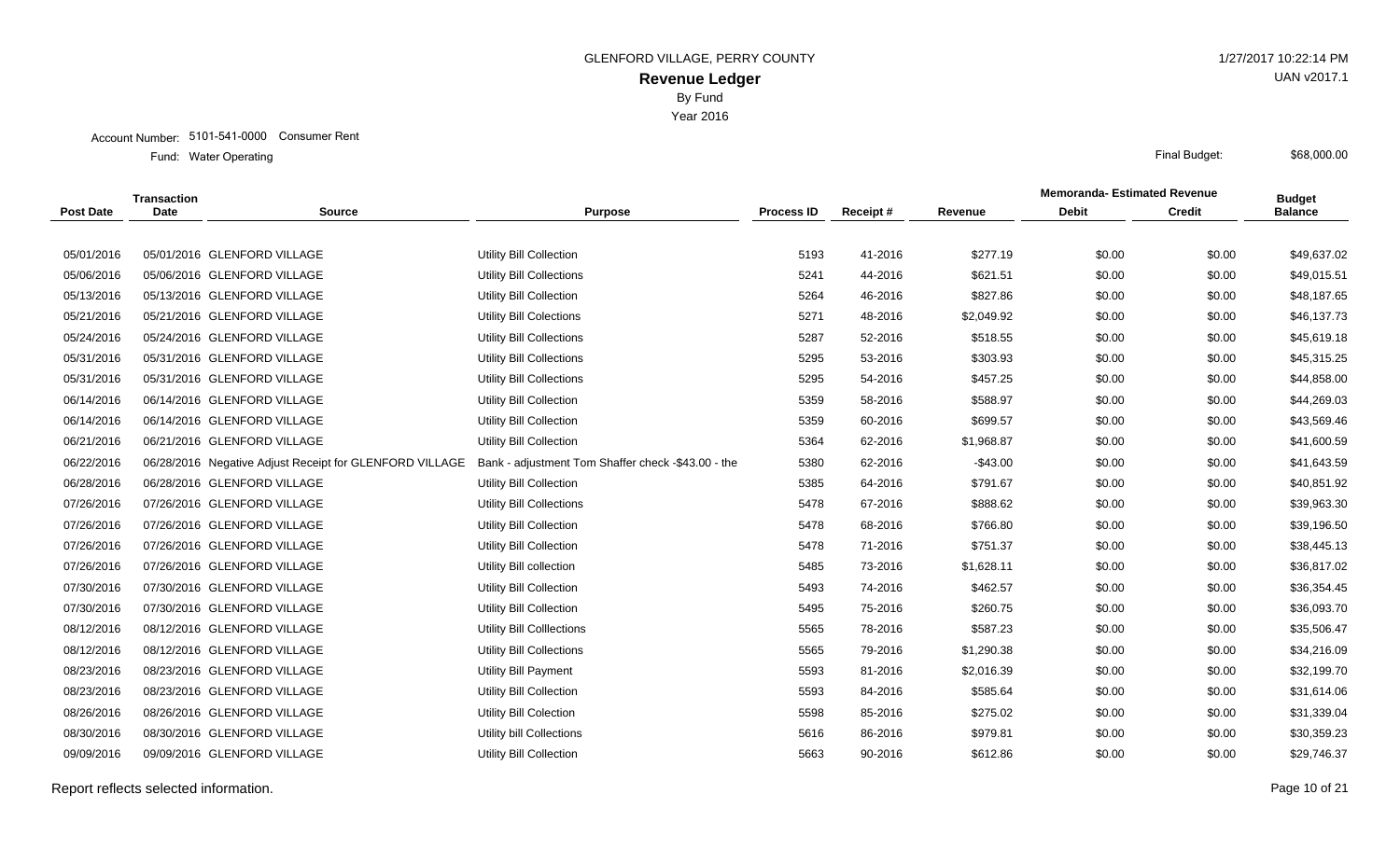Year 2016

|                  | Transaction |                             |                                 |                   |          |            | <b>Memoranda-Estimated Revenue</b> |               | <b>Budget</b>  |
|------------------|-------------|-----------------------------|---------------------------------|-------------------|----------|------------|------------------------------------|---------------|----------------|
| <b>Post Date</b> | <b>Date</b> | <b>Source</b>               | <b>Purpose</b>                  | <b>Process ID</b> | Receipt# | Revenue    | <b>Debit</b>                       | <b>Credit</b> | <b>Balance</b> |
|                  |             |                             |                                 |                   |          |            |                                    |               |                |
| 09/21/2016       |             | 09/21/2016 GLENFORD VILLAGE | <b>Utility Bill Collection</b>  | 5693              | 91-2016  | \$1,061.63 | \$0.00                             | \$0.00        | \$28,684.74    |
| 09/21/2016       |             | 09/21/2016 GLENFORD VILLAGE | <b>Utility Bill Collections</b> | 5693              | 92-2016  | \$1,093.75 | \$0.00                             | \$0.00        | \$27,590.99    |
| 09/21/2016       |             | 09/21/2016 GLENFORD VILLAGE | <b>Utility Bill Collection</b>  | 5696              | 94-2016  | \$859.80   | \$0.00                             | \$0.00        | \$26,731.19    |
| 09/23/2016       |             | 09/23/2016 GLENFORD VILLAGE | <b>Utility Bill Collection</b>  | 5700              | 95-2016  | \$309.77   | \$0.00                             | \$0.00        | \$26,421.42    |
| 09/27/2016       |             | 09/27/2016 GLENFORD VILLAGE | <b>Utility Bill Collection</b>  | 5710              | 97-2016  | \$218.50   | \$0.00                             | \$0.00        | \$26,202.92    |
| 09/30/2016       |             | 09/30/2016 GLENFORD VILLAGE | <b>Utility Bill Collection</b>  | 5714              | 100-2016 | \$300.68   | \$0.00                             | \$0.00        | \$25,902.24    |
| 10/14/2016       |             | 10/14/2016 GLENFORD VILLAGE | <b>Utility Bill Collection</b>  | 5799              | 102-2016 | \$443.31   | \$0.00                             | \$0.00        | \$25,458.93    |
| 10/14/2016       |             | 10/14/2016 GLENFORD VILLAGE | <b>Utility Bill Collection</b>  | 5799              | 103-2016 | \$1,718.83 | \$0.00                             | \$0.00        | \$23,740.10    |
| 10/14/2016       |             | 10/14/2016 GLENFORD VILLAGE | <b>Utility Bill Collection</b>  | 5799              | 104-2016 | \$844.82   | \$0.00                             | \$0.00        | \$22,895.28    |
| 10/21/2016       |             | 10/21/2016 GLENFORD VILLAGE | Utility Bill collection         | 5838              | 106-2016 | \$2,175.78 | \$0.00                             | \$0.00        | \$20,719.50    |
| 10/29/2016       |             | 10/29/2016 GLENFORD VILLAGE | <b>Utility Bill Collection</b>  | 5853              | 107-2016 | \$428.94   | \$0.00                             | \$0.00        | \$20,290.56    |
| 10/29/2016       |             | 10/29/2016 GLENFORD VILLAGE | <b>Utility Bill Collection</b>  | 5853              | 108-2016 | \$73.08    | \$0.00                             | \$0.00        | \$20,217.48    |
| 11/01/2016       |             | 11/01/2016 GLENFORD VILLAGE | <b>Utility Bill Collections</b> | 5902              | 112-2016 | \$131.84   | \$0.00                             | \$0.00        | \$20,085.64    |
| 11/11/2016       |             | 11/11/2016 GLENFORD VILLAGE | Utility Billing collection      | 5907              | 113-2016 | \$1,547.44 | \$0.00                             | \$0.00        | \$18,538.20    |
| 11/11/2016       |             | 11/11/2016 GLENFORD VILLAGE | Utility Billing collection      | 5907              | 114-2016 | \$1,133.45 | \$0.00                             | \$0.00        | \$17,404.75    |
| 11/18/2016       |             | 11/18/2016 GLENFORD VILLAGE | <b>Utility Bill Collection</b>  | 5943              | 115-2016 | \$1,529.42 | \$0.00                             | \$0.00        | \$15,875.33    |
| 11/26/2016       |             | 11/26/2016 GLENFORD VILLAGE | <b>Utility Bill Collection</b>  | 5954              | 118-2016 | \$946.29   | \$0.00                             | \$0.00        | \$14,929.04    |
| 11/26/2016       |             | 11/26/2016 GLENFORD VILLAGE | <b>Utility Bill Collection</b>  | 5954              | 119-2016 | \$150.48   | \$0.00                             | \$0.00        | \$14,778.56    |
| 11/29/2016       |             | 11/29/2016 GLENFORD VILLAGE | <b>Utility Billing</b>          | 5973              | 120-2016 | \$166.00   | \$0.00                             | \$0.00        | \$14,612.56    |
| 12/06/2016       |             | 12/06/2016 GLENFORD VILLAGE | <b>Utility Bill Collection</b>  | 6023              | 122-2016 | \$1,048.28 | \$0.00                             | \$0.00        | \$13,564.28    |
| 12/16/2016       |             | 12/16/2016 GLENFORD VILLAGE | <b>Utility Bill Collections</b> | 6035              | 123-2016 | \$899.53   | \$0.00                             | \$0.00        | \$12,664.75    |
| 12/16/2016       |             | 12/16/2016 GLENFORD VILLAGE | <b>Utility Bill Collections</b> | 6035              | 124-2016 | \$75.00    | \$0.00                             | \$0.00        | \$12,589.75    |
| 12/16/2016       |             | 12/16/2016 GLENFORD VILLAGE | <b>Utility Bill Collections</b> | 6035              | 125-2016 | \$1,887.49 | \$0.00                             | \$0.00        | \$10,702.26    |
| 12/27/2016       |             | 12/27/2016 GLENFORD VILLAGE | <b>Utility Bill Collection</b>  | 6043              | 128-2016 | \$1,654.21 | \$0.00                             | \$0.00        | \$9,048.05     |
| 12/30/2016       |             | 12/30/2016 GLENFORD VILLAGE | Utility Bill Collection         | 6056              | 131-2016 | \$238.93   | \$0.00                             | \$0.00        | \$8,809.12     |
|                  |             |                             |                                 |                   |          |            |                                    |               |                |

UAN v2017.1

\$68,000.00

Report reflects selected information. Page 11 of 21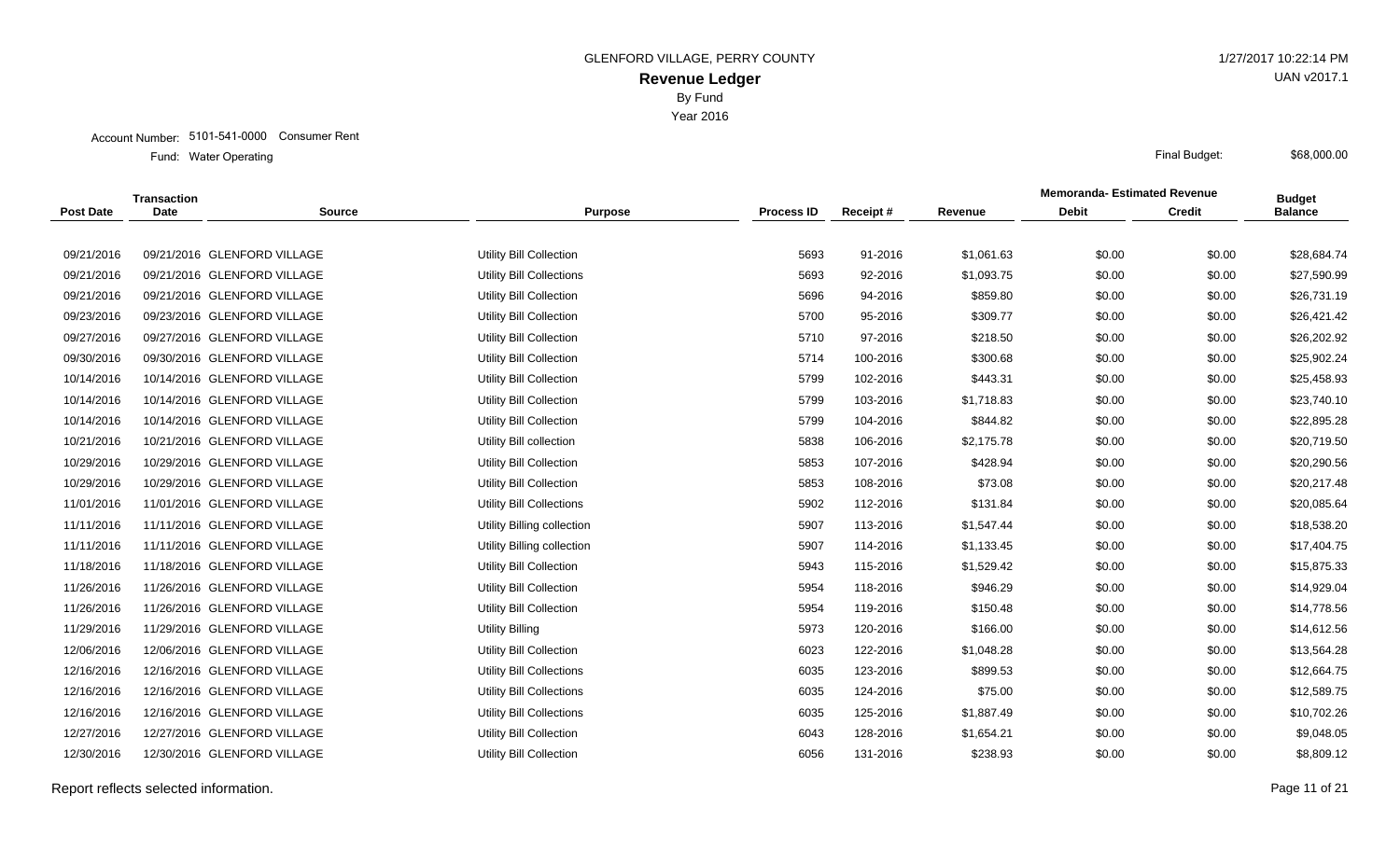#### GLENFORD VILLAGE, PERRY COUNTY **1/27/2017 10:22:14 PM**

# **Revenue Ledger**

By Fund

Year 2016

| Account Total:     | \$59.190.88 | \$68,000,00 | \$0.00 |
|--------------------|-------------|-------------|--------|
| Account YTD Total: | \$59,190.88 | \$68,000,00 | \$0.00 |

Account YTD Total:  $$952.08$  \$900.00 \$0.00

Account Number: 5101-542-0000 Tap Fees

Water Operating Final Budget: Fund: Water Operating

**Memoranda- Estimated Revenue Source Purpose Process ID Receipt # Revenue Debit Transaction Post Date Date Budget Credit Balance** Report Beginning Balance \$0.00 05/01/2016 05/01/2016 GLENFORD VILLAGE **Attorney General Collection - Pat Ayers** 5193 42-2016 \$2,750.00 \$0.00 \$0.00 \$0.00 -\$2,750.00 Account Total: \$2,750.00 \$0.00 \$0.00 \$0.00 Account YTD Total:  $$2,750.00$   $$0.00$   $$0.00$ Account Number: 5101-543-0000 Bulk Sales Water Operating Final Budget: Fund: Water Operating \$900.00

**Memoranda- Estimated Revenue Source Purpose Process ID Receipt # Revenue Debit Transaction Post Date Date Budget Credit Balance** Report Beginning Balance \$0.00 01/01/2016 01/02/2016 Enter Budget Amount 2000 2000 \$900.00 \$900.00 \$900.00 \$900.00 \$900.00 \$900.00 \$900.00 07/26/2016 07/26/2016 GLENFORD VILLAGE Bulk Water and Park Donation 5478 69-2016 \$583.00 \$0.00 \$0.00 \$317.00 08/23/2016 08/23/2016 GLENFORD VILLAGE **Park Donation - 125.74** 5593 82-2016 \$11.40 \$0.00 \$0.00 \$305.60 09/30/2016 09/30/2016 GLENFORD VILLAGE **Bulk Water purchase 6** 199 2016 5714 99-2016 \$3.80 \$0.00 \$0.00 \$301.80 10/21/2016 10/21/2016 GLENFORD VILLAGE Lighted sign donation - 250.00 5838 105-2016 \$334.88 \$0.00 \$0.00 -\$33.08 11/01/2016 11/01/2016 GLENFORD VILLAGE Perry County Auditor - Local Government 162.26 + 358.59 5902 111-2016 \$7.60 \$0.00 \$0.00 -\$40.68 12/16/2016 12/16/2016 GLENFORD VILLAGE **Bulk Water purchase 6035 126-2016** \$11.40 \$0.00 \$0.00 \$0.00 \$52.08 12/27/2016 12/27/2016 GLENFORD VILLAGE **Water Additional Community Refund - Water Customer pay** 6040 127-2016 \$29.50 \$0.00 \$0.00 \$0.00 \$81.58 12/31/2016 01/13/2017 Void Receipt for GLENFORD VILLAGE **6162** 6162 6162 127-2016 -\$29.50 \$0.00 \$0.00 \$0.00 -\$52.08 Account Total:  $$952.08$  \$900.00 \$0.00

UAN v2017.1

\$0.00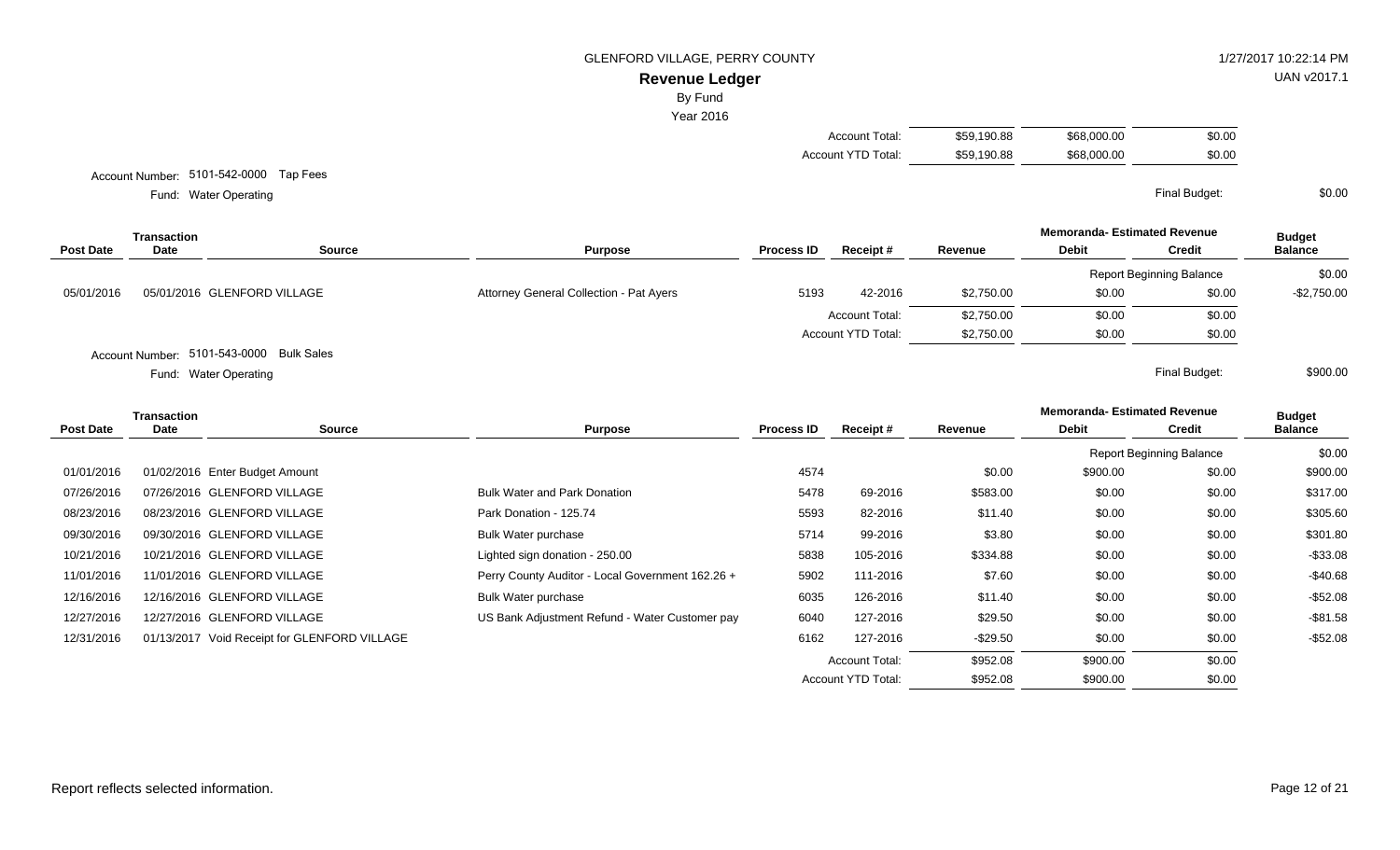Year 2016

Account Number: 5101-590-0000 Other - Charges for Services

Water Operating Final Budget: Fund: Water Operating

|                  | Transaction |                                                     | <b>Purpose</b>                                     |                   |                           |         | <b>Memoranda- Estimated Revenue</b> |                                 | <b>Budget</b>  |
|------------------|-------------|-----------------------------------------------------|----------------------------------------------------|-------------------|---------------------------|---------|-------------------------------------|---------------------------------|----------------|
| <b>Post Date</b> | Date        | <b>Source</b>                                       |                                                    | <b>Process ID</b> | Receipt#                  | Revenue | <b>Debit</b>                        | <b>Credit</b>                   | <b>Balance</b> |
|                  |             |                                                     |                                                    |                   |                           |         |                                     | <b>Report Beginning Balance</b> | \$0.00         |
| 01/01/2016       |             | 01/02/2016 Enter Budget Amount                      |                                                    | 4574              |                           | \$0.00  | \$400.00                            | \$0.00                          | \$400.00       |
| 01/26/2016       |             | 01/26/2016 GLENFORD VILLAGE                         | Utility Collection - Bad Check Poston repaid cash  | 4710              | 4-2016                    | \$35.00 | \$0.00                              | \$0.00                          | \$365.00       |
| 08/30/2016       |             | 08/30/2016 Positive Adjustment for GLENFORD VILLAGE | Forgot the 7.00 bank fee collected for a bad check | 5613              | 81-2016                   | \$7.00  | \$0.00                              | \$0.00                          | \$358.00       |
|                  |             |                                                     |                                                    |                   | Account Total:            | \$42.00 | \$400.00                            | \$0.00                          |                |
|                  |             |                                                     |                                                    |                   | <b>Account YTD Total:</b> | \$42.00 | \$400.00                            | \$0.00                          |                |

Account Number: 5101-891-0000 Other - Miscellaneous Operating

Water Operating Final Budget: Fund: Water Operating

|                  | <b>Transaction</b>                    |                                |                                                   |                   |          |          | <b>Memoranda-Estimated Revenue</b> |                                 | <b>Budget</b>  |
|------------------|---------------------------------------|--------------------------------|---------------------------------------------------|-------------------|----------|----------|------------------------------------|---------------------------------|----------------|
| <b>Post Date</b> | <b>Date</b>                           | <b>Source</b>                  | <b>Purpose</b>                                    | <b>Process ID</b> | Receipt# | Revenue  | <b>Debit</b>                       | <b>Credit</b>                   | <b>Balance</b> |
|                  |                                       |                                |                                                   |                   |          |          |                                    | <b>Report Beginning Balance</b> | \$0.00         |
| 01/01/2016       |                                       | 01/02/2016 Enter Budget Amount |                                                   | 4574              |          | \$0.00   | \$8,700.00                         | \$0.00                          | \$8,700.00     |
| 01/02/2016       |                                       | 01/02/2016 GLENFORD VILLAGE    | <b>Utility Bill Collection</b>                    | 4588              | 1-2016   | \$20.00  | \$0.00                             | \$0.00                          | \$8,680.00     |
| 01/15/2016       |                                       | 01/15/2016 GLENFORD VILLAGE    | <b>Utility Bill Collection</b>                    | 4672              | 2-2016   | \$230.00 | \$0.00                             | \$0.00                          | \$8,450.00     |
| 01/15/2016       |                                       | 01/15/2016 GLENFORD VILLAGE    | <b>Utility Bill Collection</b>                    | 4674              | 3-2016   | \$230.00 | \$0.00                             | \$0.00                          | \$8,220.00     |
| 01/26/2016       |                                       | 01/26/2016 GLENFORD VILLAGE    | Utility Collection - Bad Check Poston repaid cash | 4710              | 4-2016   | \$10.50  | \$0.00                             | \$0.00                          | \$8,209.50     |
| 01/26/2016       |                                       | 01/26/2016 GLENFORD VILLAGE    | <b>Utility Bill Collection</b>                    | 4710              | 5-2016   | \$311.75 | \$0.00                             | \$0.00                          | \$7,897.75     |
| 01/26/2016       |                                       | 01/26/2016 GLENFORD VILLAGE    | <b>Utility Bill Collection</b>                    | 4710              | 8-2016   | \$30.00  | \$0.00                             | \$0.00                          | \$7,867.75     |
| 01/30/2016       |                                       | 01/30/2016 GLENFORD VILLAGE    | <b>Utility Bill Collection</b>                    | 4716              | 10-2016  | \$5.00   | \$0.00                             | \$0.00                          | \$7,862.75     |
| 02/09/2016       |                                       | 02/09/2016 GLENFORD VILLAGE    | <b>Utility Bill Collection</b>                    | 4871              | 12-2016  | \$256.48 | \$0.00                             | \$0.00                          | \$7,606.27     |
| 02/12/2016       |                                       | 02/12/2016 GLENFORD VILLAGE    | <b>Utility Bill Collection</b>                    | 4890              | 13-2016  | \$162.50 | \$0.00                             | \$0.00                          | \$7,443.77     |
| 02/19/2016       |                                       | 02/19/2016 GLENFORD VILLAGE    | <b>Utility Bill Collection</b>                    | 4895              | 14-2016  | \$356.00 | \$0.00                             | \$0.00                          | \$7,087.77     |
| 02/23/2016       |                                       | 02/23/2016 GLENFORD VILLAGE    | <b>Utility Bill Collection</b>                    | 4904              | 17-2016  | \$105.50 | \$0.00                             | \$0.00                          | \$6,982.27     |
| 02/26/2016       |                                       | 02/26/2016 GLENFORD VILLAGE    | <b>Utility Bill Collection</b>                    | 4909              | 18-2016  | \$30.00  | \$0.00                             | \$0.00                          | \$6,952.27     |
| 02/29/2016       |                                       | 02/28/2016 GLENFORD VILLAGE    | <b>Utility Bill Collection</b>                    | 4920              | 19-2016  | \$20.50  | \$0.00                             | \$0.00                          | \$6,931.77     |
| 03/04/2016       |                                       | 03/04/2016 GLENFORD VILLAGE    | Utility Bill collection                           | 4991              | 22-2016  | \$110.00 | \$0.00                             | \$0.00                          | \$6,821.77     |
|                  | Report reflects selected information. |                                |                                                   |                   |          |          |                                    |                                 | Page 13 of 21  |

UAN v2017.1

\$400.00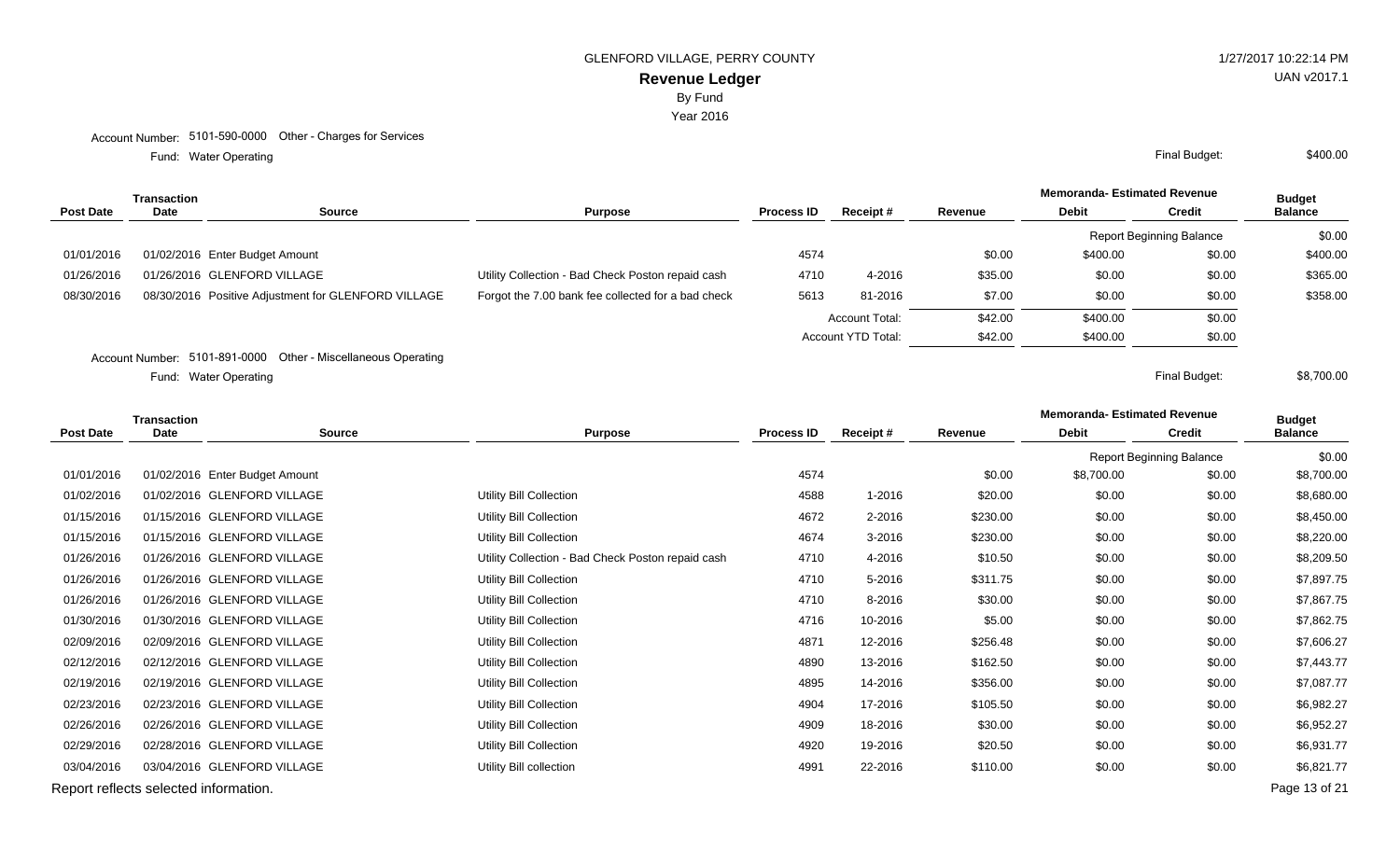Year 2016

#### Account Number: 5101-891-0000 Other - Miscellaneous Operating

Water Operating Final Budget: Fund: Water Operating

|                  | <b>Transaction</b> |                             |                                 |                   |          |          | <b>Memoranda- Estimated Revenue</b> |               |                                 |
|------------------|--------------------|-----------------------------|---------------------------------|-------------------|----------|----------|-------------------------------------|---------------|---------------------------------|
| <b>Post Date</b> | <b>Date</b>        | <b>Source</b>               | <b>Purpose</b>                  | <b>Process ID</b> | Receipt# | Revenue  | <b>Debit</b>                        | <b>Credit</b> | <b>Budget</b><br><b>Balance</b> |
|                  |                    |                             |                                 |                   |          |          |                                     |               |                                 |
| 03/08/2016       |                    | 03/08/2016 GLENFORD VILLAGE | Utility Bill collections        | 4995              | 24-2016  | \$157.52 | \$0.00                              | \$0.00        | \$6,664.25                      |
| 03/12/2016       |                    | 03/12/2016 GLENFORD VILLAGE | Utility Bill Collection         | 4998              | 25-2016  | \$131.50 | \$0.00                              | \$0.00        | \$6,532.75                      |
| 03/18/2016       |                    | 03/18/2016 GLENFORD VILLAGE | <b>Utility Bill Customer</b>    | 5005              | 26-2016  | \$221.50 | \$0.00                              | \$0.00        | \$6,311.25                      |
| 03/22/2016       |                    | 03/22/2016 GLENFORD VILLAGE | Utility Billing collections     | 5020              | 28-2016  | \$83.50  | \$0.00                              | \$0.00        | \$6,227.75                      |
| 03/29/2016       |                    | 03/29/2016 GLENFORD VILLAGE | <b>Utility Bill Collections</b> | 5051              | 29-2016  | \$57.00  | \$0.00                              | \$0.00        | \$6,170.75                      |
| 04/01/2016       |                    | 04/01/2016 GLENFORD VILLAGE | <b>Utility Bill Collection</b>  | 5059              | 31-2016  | \$31.00  | \$0.00                              | \$0.00        | \$6,139.75                      |
| 04/08/2016       |                    | 04/08/2016 GLENFORD VILLAGE | <b>Utility Bill Collection</b>  | 5132              | 32-2016  | \$296.48 | \$0.00                              | \$0.00        | \$5,843.27                      |
| 04/26/2016       |                    | 04/26/2016 GLENFORD VILLAGE | Utility collections             | 5172              | 34-2016  | \$241.35 | \$0.00                              | \$0.00        | \$5,601.92                      |
| 04/26/2016       |                    | 04/26/2016 GLENFORD VILLAGE | Utility Bill Collection         | 5172              | 37-2016  | \$225.50 | \$0.00                              | \$0.00        | \$5,376.42                      |
| 04/26/2016       |                    | 04/26/2016 GLENFORD VILLAGE | <b>Utility Collections</b>      | 5175              | 39-2016  | \$16.50  | \$0.00                              | \$0.00        | \$5,359.92                      |
| 05/01/2016       |                    | 05/01/2016 GLENFORD VILLAGE | <b>Utility Bill Collection</b>  | 5193              | 41-2016  | \$32.00  | \$0.00                              | \$0.00        | \$5,327.92                      |
| 05/06/2016       |                    | 05/06/2016 GLENFORD VILLAGE | <b>Utility Bill Collections</b> | 5241              | 44-2016  | \$68.00  | \$0.00                              | \$0.00        | \$5,259.92                      |
| 05/13/2016       |                    | 05/13/2016 GLENFORD VILLAGE | Utility Bill Collection         | 5264              | 46-2016  | \$240.50 | \$0.00                              | \$0.00        | \$5,019.42                      |
| 05/21/2016       |                    | 05/21/2016 GLENFORD VILLAGE | <b>Utility Bill Colections</b>  | 5271              | 48-2016  | \$267.00 | \$0.00                              | \$0.00        | \$4,752.42                      |
| 05/24/2016       |                    | 05/24/2016 GLENFORD VILLAGE | Utility Bill Collections        | 5287              | 52-2016  | \$53.00  | \$0.00                              | \$0.00        | \$4,699.42                      |
| 05/31/2016       |                    | 05/31/2016 GLENFORD VILLAGE | Utility Bill Collections        | 5295              | 53-2016  | \$33.00  | \$0.00                              | \$0.00        | \$4,666.42                      |
| 05/31/2016       |                    | 05/31/2016 GLENFORD VILLAGE | Utility Bill Collections        | 5295              | 54-2016  | \$70.50  | \$0.00                              | \$0.00        | \$4,595.92                      |
| 06/14/2016       |                    | 06/14/2016 GLENFORD VILLAGE | Utility Bill Collection         | 5359              | 58-2016  | \$232.00 | \$0.00                              | \$0.00        | \$4,363.92                      |
| 06/14/2016       |                    | 06/14/2016 GLENFORD VILLAGE | <b>Utility Bill Collection</b>  | 5359              | 60-2016  | \$102.27 | \$0.00                              | \$0.00        | \$4,261.65                      |
| 06/21/2016       |                    | 06/21/2016 GLENFORD VILLAGE | <b>Utility Bill Collection</b>  | 5364              | 62-2016  | \$328.75 | \$0.00                              | \$0.00        | \$3,932.90                      |
| 06/28/2016       |                    | 06/28/2016 GLENFORD VILLAGE | <b>Utility Bill Collection</b>  | 5385              | 64-2016  | \$152.00 | \$0.00                              | \$0.00        | \$3,780.90                      |
| 07/26/2016       |                    | 07/26/2016 GLENFORD VILLAGE | Utility Bill Collections        | 5478              | 67-2016  | \$100.15 | \$0.00                              | \$0.00        | \$3,680.75                      |
| 07/26/2016       |                    | 07/26/2016 GLENFORD VILLAGE | <b>Utility Bill Collection</b>  | 5478              | 68-2016  | \$265.00 | \$0.00                              | \$0.00        | \$3,415.75                      |
| 07/26/2016       |                    | 07/26/2016 GLENFORD VILLAGE | <b>Utility Bill Collection</b>  | 5478              | 71-2016  | \$120.00 | \$0.00                              | \$0.00        | \$3,295.75                      |
| 07/26/2016       |                    | 07/26/2016 GLENFORD VILLAGE | Utility Bill collection         | 5485              | 73-2016  | \$215.35 | \$0.00                              | \$0.00        | \$3,080.40                      |
|                  |                    |                             |                                 |                   |          |          |                                     |               |                                 |

Report reflects selected information. Page 14 of 21

UAN v2017.1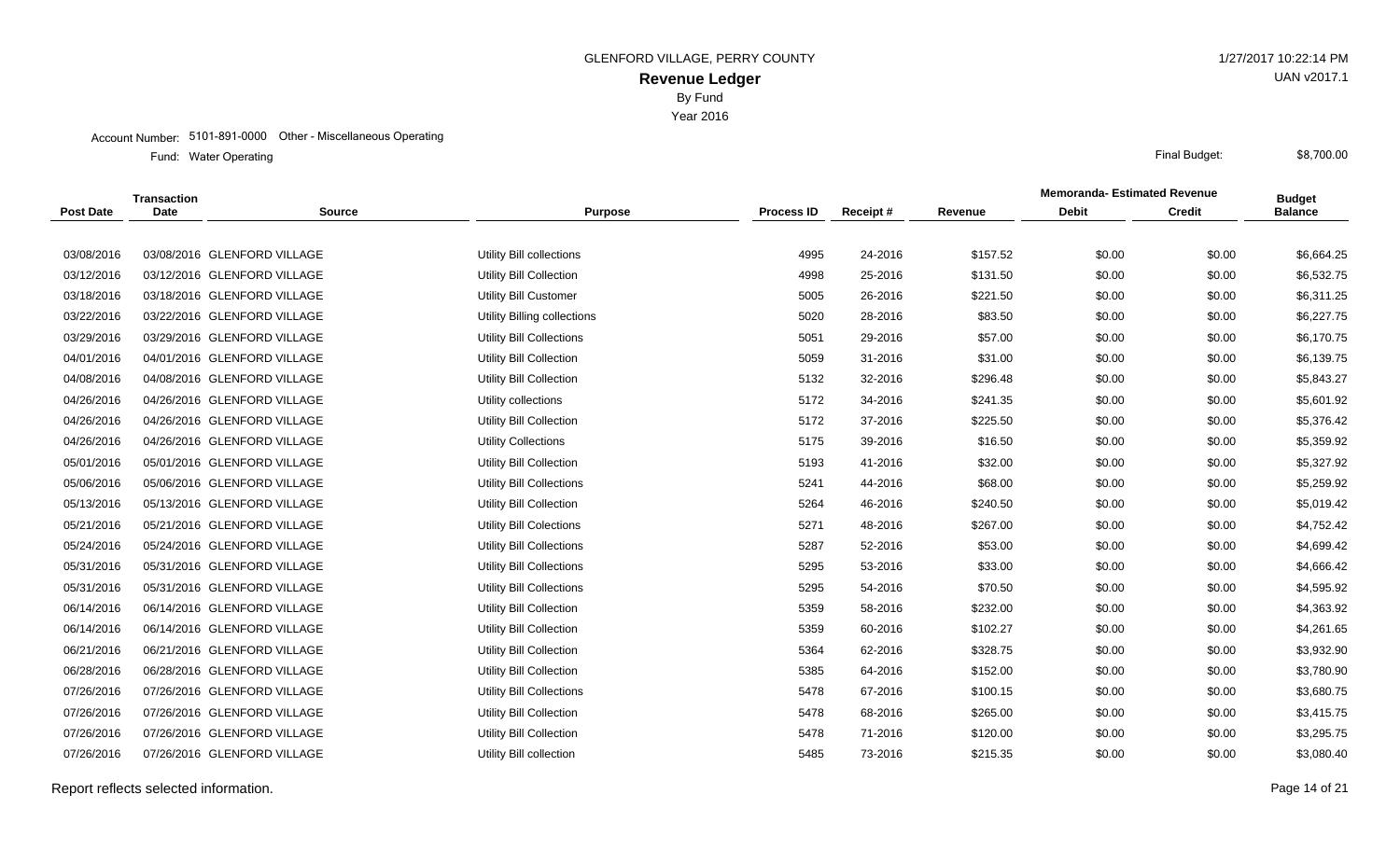Year 2016

#### Account Number: 5101-891-0000 Other - Miscellaneous Operating

Water Operating Final Budget: Fund: Water Operating

|                  | <b>Transaction</b> |                             |                                 |                   |          |          | <b>Memoranda- Estimated Revenue</b> |               | <b>Budget</b>  |
|------------------|--------------------|-----------------------------|---------------------------------|-------------------|----------|----------|-------------------------------------|---------------|----------------|
| <b>Post Date</b> | <b>Date</b>        | <b>Source</b>               | <b>Purpose</b>                  | <b>Process ID</b> | Receipt# | Revenue  | <b>Debit</b>                        | <b>Credit</b> | <b>Balance</b> |
|                  |                    |                             |                                 |                   |          |          |                                     |               |                |
| 07/30/2016       |                    | 07/30/2016 GLENFORD VILLAGE | Utility Bill Collection         | 5493              | 74-2016  | \$26.50  | \$0.00                              | \$0.00        | \$3,053.90     |
| 07/30/2016       |                    | 07/30/2016 GLENFORD VILLAGE | Utility Bill Collection         | 5495              | 75-2016  | \$27.00  | \$0.00                              | \$0.00        | \$3,026.90     |
| 08/12/2016       |                    | 08/12/2016 GLENFORD VILLAGE | Utility Bill Colllections       | 5565              | 78-2016  | \$236.60 | \$0.00                              | \$0.00        | \$2,790.30     |
| 08/12/2016       |                    | 08/12/2016 GLENFORD VILLAGE | <b>Utility Bill Collections</b> | 5565              | 79-2016  | \$173.90 | \$0.00                              | \$0.00        | \$2,616.40     |
| 08/23/2016       |                    | 08/23/2016 GLENFORD VILLAGE | <b>Utility Bill Payment</b>     | 5593              | 81-2016  | \$282.50 | \$0.00                              | \$0.00        | \$2,333.90     |
| 08/23/2016       |                    | 08/23/2016 GLENFORD VILLAGE | Utility Bill Collection         | 5593              | 84-2016  | \$90.50  | \$0.00                              | \$0.00        | \$2,243.40     |
| 08/26/2016       |                    | 08/26/2016 GLENFORD VILLAGE | Utility Bill Colection          | 5598              | 85-2016  | \$38.50  | \$0.00                              | \$0.00        | \$2,204.90     |
| 08/30/2016       |                    | 08/30/2016 GLENFORD VILLAGE | Utility bill Collections        | 5616              | 86-2016  | \$60.00  | \$0.00                              | \$0.00        | \$2,144.90     |
| 09/09/2016       |                    | 09/09/2016 GLENFORD VILLAGE | <b>Utility Bill Collection</b>  | 5663              | 90-2016  | \$218.50 | \$0.00                              | \$0.00        | \$1,926.40     |
| 09/21/2016       |                    | 09/21/2016 GLENFORD VILLAGE | <b>Utility Bill Collection</b>  | 5693              | 91-2016  | \$119.55 | \$0.00                              | \$0.00        | \$1,806.85     |
| 09/21/2016       |                    | 09/21/2016 GLENFORD VILLAGE | <b>Utility Bill Collections</b> | 5693              | 92-2016  | \$147.50 | \$0.00                              | \$0.00        | \$1,659.35     |
| 09/21/2016       |                    | 09/21/2016 GLENFORD VILLAGE | <b>Utility Bill Collection</b>  | 5696              | 94-2016  | \$141.00 | \$0.00                              | \$0.00        | \$1,518.35     |
| 09/23/2016       |                    | 09/23/2016 GLENFORD VILLAGE | <b>Utility Bill Collection</b>  | 5700              | 95-2016  | \$42.00  | \$0.00                              | \$0.00        | \$1,476.35     |
| 09/27/2016       |                    | 09/27/2016 GLENFORD VILLAGE | <b>Utility Bill Collection</b>  | 5710              | 97-2016  | \$31.50  | \$0.00                              | \$0.00        | \$1,444.85     |
| 09/30/2016       |                    | 09/30/2016 GLENFORD VILLAGE | Utility Bill Collection         | 5714              | 100-2016 | \$31.50  | \$0.00                              | \$0.00        | \$1,413.35     |
| 10/14/2016       |                    | 10/14/2016 GLENFORD VILLAGE | <b>Utility Bill Collection</b>  | 5799              | 102-2016 | \$73.00  | \$0.00                              | \$0.00        | \$1,340.35     |
| 10/14/2016       |                    | 10/14/2016 GLENFORD VILLAGE | <b>Utility Bill Collection</b>  | 5799              | 103-2016 | \$339.50 | \$0.00                              | \$0.00        | \$1,000.85     |
| 10/14/2016       |                    | 10/14/2016 GLENFORD VILLAGE | Utility Bill Collection         | 5799              | 104-2016 | \$126.50 | \$0.00                              | \$0.00        | \$874.35       |
| 10/21/2016       |                    | 10/21/2016 GLENFORD VILLAGE | Utility Bill collection         | 5838              | 106-2016 | \$312.06 | \$0.00                              | \$0.00        | \$562.29       |
| 10/29/2016       |                    | 10/29/2016 GLENFORD VILLAGE | <b>Utility Bill Collection</b>  | 5853              | 107-2016 | \$74.00  | \$0.00                              | \$0.00        | \$488.29       |
| 10/29/2016       |                    | 10/29/2016 GLENFORD VILLAGE | <b>Utility Bill Collection</b>  | 5853              | 108-2016 | \$16.00  | \$0.00                              | \$0.00        | \$472.29       |
| 11/01/2016       |                    | 11/01/2016 GLENFORD VILLAGE | Utility Bill Collections        | 5902              | 112-2016 | \$27.50  | \$0.00                              | \$0.00        | \$444.79       |
| 11/11/2016       |                    | 11/11/2016 GLENFORD VILLAGE | Utility Billing collection      | 5907              | 113-2016 | \$288.75 | \$0.00                              | \$0.00        | \$156.04       |
| 11/11/2016       |                    | 11/11/2016 GLENFORD VILLAGE | Utility Billing collection      | 5907              | 114-2016 | \$149.00 | \$0.00                              | \$0.00        | \$7.04         |
| 11/18/2016       |                    | 11/18/2016 GLENFORD VILLAGE | Utility Bill Collection         | 5943              | 115-2016 | \$221.63 | \$0.00                              | \$0.00        | $-$214.59$     |
|                  |                    |                             |                                 |                   |          |          |                                     |               |                |

Report reflects selected information. Page 15 of 21

UAN v2017.1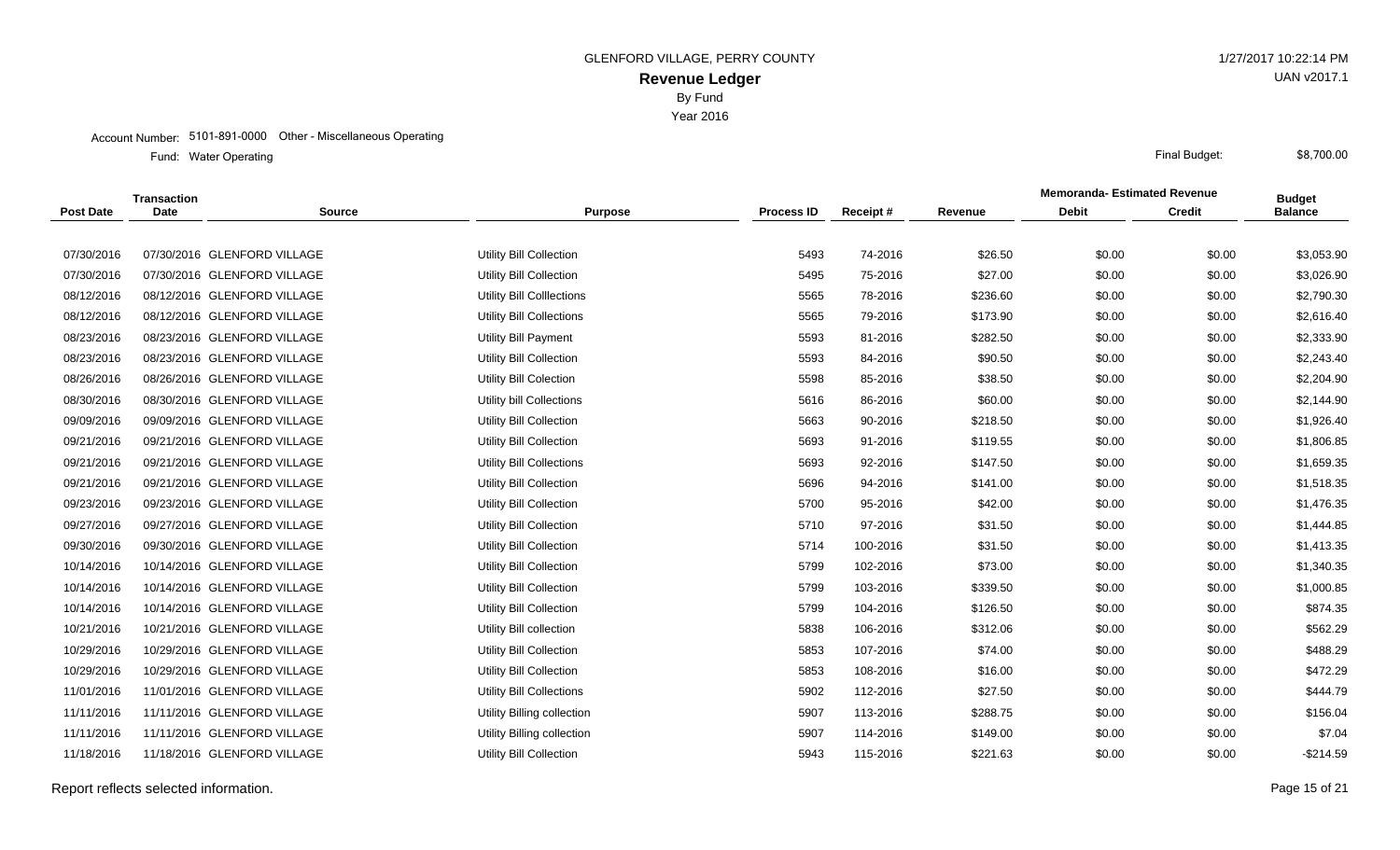Year 2016

### Account Number: 5101-891-0000 Other - Miscellaneous Operating

Water Operating Final Budget: Fund: Water Operating

|            | Transaction            |                                                   |                                |                   |                           |            | <b>Memoranda-Estimated Revenue</b> |               | <b>Budget</b>  |
|------------|------------------------|---------------------------------------------------|--------------------------------|-------------------|---------------------------|------------|------------------------------------|---------------|----------------|
| Post Date  | <b>Date</b>            | <b>Source</b><br><b>Purpose</b>                   |                                | <b>Process ID</b> | Receipt#                  | Revenue    | <b>Debit</b>                       | <b>Credit</b> | <b>Balance</b> |
|            |                        |                                                   |                                |                   |                           |            |                                    |               |                |
| 11/26/2016 |                        | 11/26/2016 GLENFORD VILLAGE                       | Utility Bill Collection        | 5954              | 118-2016                  | \$145.50   | \$0.00                             | \$0.00        | $-$ \$360.09   |
| 11/26/2016 |                        | 11/26/2016 GLENFORD VILLAGE                       | Utility Bill Collection        | 5954              | 119-2016                  | \$20.50    | \$0.00                             | \$0.00        | $-$380.59$     |
| 11/29/2016 |                        | 11/29/2016 GLENFORD VILLAGE                       | Utility Billing                | 5973              | 120-2016                  | \$16.00    | \$0.00                             | \$0.00        | -\$396.59      |
| 12/06/2016 |                        | 12/06/2016 GLENFORD VILLAGE                       | Utility Bill Collection        | 6023              | 122-2016                  | \$168.50   | \$0.00                             | \$0.00        | $-$565.09$     |
| 12/16/2016 |                        | 12/16/2016 GLENFORD VILLAGE                       | Utility Bill Collections       | 6035              | 123-2016                  | \$128.00   | \$0.00                             | \$0.00        | $-$693.09$     |
| 12/16/2016 |                        | 12/16/2016 GLENFORD VILLAGE                       | Utility Bill Collections       | 6035              | 125-2016                  | \$258.50   | \$0.00                             | \$0.00        | $-$951.59$     |
| 12/27/2016 |                        | 12/27/2016 GLENFORD VILLAGE                       | Utility Bill Collection        | 6043              | 128-2016                  | \$248.37   | \$0.00                             | \$0.00        | $-$1,199.96$   |
| 12/30/2016 |                        | 12/30/2016 GLENFORD VILLAGE                       | <b>Utility Bill Collection</b> | 6056              | 131-2016                  | \$31.00    | \$0.00                             | \$0.00        | $-$1,230.96$   |
|            |                        |                                                   |                                |                   | <b>Account Total:</b>     | \$9,930.96 | \$8,700.00                         | \$0.00        |                |
|            |                        |                                                   |                                |                   | <b>Account YTD Total:</b> | \$9,930.96 | \$8,700.00                         | \$0.00        |                |
|            | <b>Account Number:</b> | 5101-892-0000 Other - Miscellaneous Non-Operating |                                |                   |                           |            |                                    |               |                |

Water Operating Final Budget: Fund: Water Operating

\$500.00

|                  | <b>Transaction</b> |                                                               |                |                   |                           |         | <b>Memoranda- Estimated Revenue</b> |                                 | <b>Budget</b>  |
|------------------|--------------------|---------------------------------------------------------------|----------------|-------------------|---------------------------|---------|-------------------------------------|---------------------------------|----------------|
| <b>Post Date</b> | <b>Date</b>        | <b>Source</b>                                                 | <b>Purpose</b> | <b>Process ID</b> | Receipt#                  | Revenue | <b>Debit</b>                        | <b>Credit</b>                   | <b>Balance</b> |
|                  |                    |                                                               |                |                   |                           |         |                                     | <b>Report Beginning Balance</b> | \$0.00         |
| 01/01/2016       |                    | 01/02/2016 Enter Budget Amount                                |                | 4574              |                           | \$0.00  | \$500.00                            | \$0.00                          | \$500.00       |
|                  |                    |                                                               |                |                   | <b>Account Total:</b>     | \$0.00  | \$500.00                            | \$0.00                          |                |
|                  |                    |                                                               |                |                   | <b>Account YTD Total:</b> | \$0.00  | \$500.00                            | \$0.00                          |                |
|                  |                    | Account Number: 5101-999-0000 Other - Other Financing Sources |                |                   |                           |         |                                     |                                 |                |
|                  |                    | Fund: Water Operating                                         |                |                   |                           |         |                                     | Final Budget:                   | \$1,500.00     |
|                  | Transaction        |                                                               |                |                   |                           |         | <b>Memoranda- Estimated Revenue</b> |                                 | <b>Budget</b>  |
| <b>Post Date</b> | <b>Date</b>        | <b>Source</b>                                                 | <b>Purpose</b> | <b>Process ID</b> | Receipt#                  | Revenue | <b>Debit</b>                        | <b>Credit</b>                   | <b>Balance</b> |
|                  |                    |                                                               |                |                   |                           |         |                                     | <b>Report Beginning Balance</b> | \$0.00         |
| 01/01/2016       |                    | 01/02/2016 Enter Budget Amount                                |                | 4574              |                           | \$0.00  | \$1,500.00                          | \$0.00                          | \$1,500.00     |

Report reflects selected information. Page 16 of 21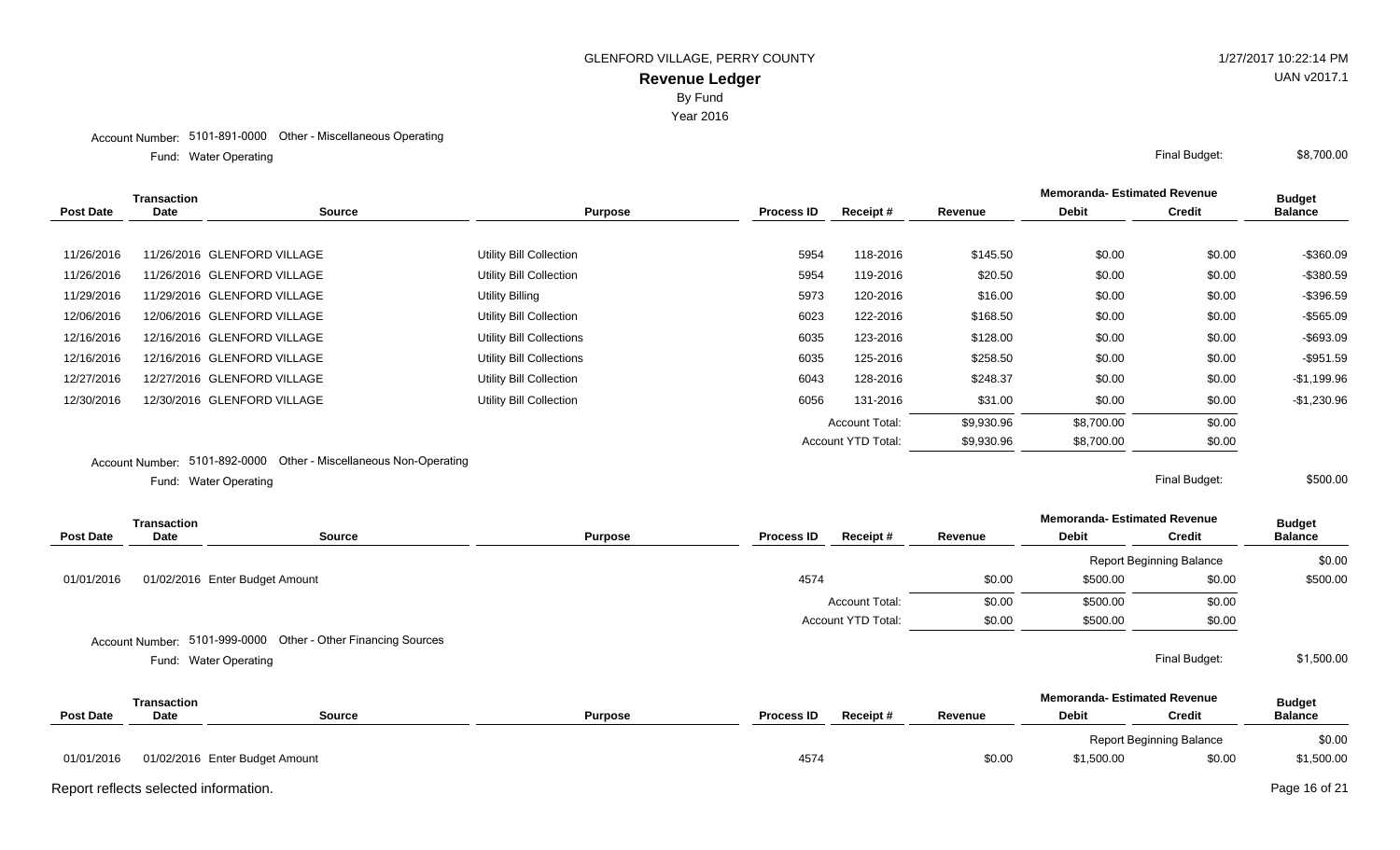Water Operating Final Budget: Fund: Water Operating

|                  | <b>Transaction</b>            |                                                     |                                                       |                   |                       |             | <b>Memoranda-Estimated Revenue</b> | <b>Budget</b> |                |
|------------------|-------------------------------|-----------------------------------------------------|-------------------------------------------------------|-------------------|-----------------------|-------------|------------------------------------|---------------|----------------|
| <b>Post Date</b> | Date                          | <b>Source</b>                                       | <b>Purpose</b>                                        | <b>Process ID</b> | Receipt#              | Revenue     | <b>Debit</b>                       | <b>Credit</b> | <b>Balance</b> |
|                  |                               |                                                     |                                                       |                   |                       |             |                                    |               |                |
| 01/30/2016       |                               | 01/30/2016 GLENFORD VILLAGE                         | <b>Attouney GeneralPat Ayers Collection</b>           | 4716              | 11-2016               | \$150.00    | \$0.00                             | \$0.00        | \$1,350.00     |
| 03/22/2016       |                               | 03/22/2016 GLENFORD VILLAGE                         | Perry County Auditor - Local Government -432.47       | 5020              | 27-2016               | \$133.50    | \$0.00                             | \$0.00        | \$1,216.50     |
| 03/22/2016       |                               | 04/26/2016 Positive Adjustment for GLENFORD VILLAGE | I needed to post the gross amount and then eft the    | 5181              | 27-2016               | \$16.50     | \$0.00                             | \$0.00        | \$1,200.00     |
| 05/01/2016       |                               | 05/01/2016 GLENFORD VILLAGE                         | Attorney General Collection - Pat Ayers               | 5193              | 42-2016               | \$150.00    | \$0.00                             | \$0.00        | \$1,050.00     |
| 06/14/2016       |                               | 06/14/2016 GLENFORD VILLAGE                         | Attorney General - Pat Ayers - reimbursment           | 5359              | 57-2016               | \$150.00    | \$0.00                             | \$0.00        | \$900.00       |
| 07/26/2016       |                               | 07/26/2016 GLENFORD VILLAGE                         | Park Donation - 164.00                                | 5485              | 72-2016               | \$300.00    | \$0.00                             | \$0.00        | \$600.00       |
|                  |                               |                                                     |                                                       |                   | <b>Account Total:</b> | \$900.00    | \$1,500.00                         | \$0.00        |                |
|                  |                               |                                                     | Account YTD Total:                                    |                   |                       | \$900.00    | \$1,500.00                         | \$0.00        |                |
|                  |                               |                                                     | Water Operating Fund Total for Selected Accounts:     |                   | \$73,765.92           | \$80,000.00 | \$0.00                             |               |                |
|                  |                               |                                                     | Water Operating Fund YTD Total for Selected Accounts: | \$73,765.92       | \$80,000.00           | \$0.00      |                                    |               |                |
|                  | Account Number: 5201-541-0000 | Consumer Rent                                       |                                                       |                   |                       |             |                                    |               |                |

Sewer Operating Final Budget: Fund: Sewer Operating

|                  | Transaction                           |                                |                                                   |                   |            |            | <b>Memoranda-Estimated Revenue</b> |                                 | <b>Budget</b>  |
|------------------|---------------------------------------|--------------------------------|---------------------------------------------------|-------------------|------------|------------|------------------------------------|---------------------------------|----------------|
| <b>Post Date</b> | <b>Date</b>                           | <b>Source</b>                  | <b>Purpose</b>                                    | <b>Process ID</b> | Receipt#   | Revenue    | <b>Debit</b>                       | <b>Credit</b>                   | <b>Balance</b> |
|                  |                                       |                                |                                                   |                   |            |            |                                    | <b>Report Beginning Balance</b> | \$0.00         |
| 01/01/2016       |                                       | 01/02/2016 Enter Budget Amount |                                                   | 4575              |            | \$0.00     | \$66,000.00                        | \$0.00                          | \$66,000.00    |
| 01/02/2016       |                                       | 01/02/2016 GLENFORD VILLAGE    | Utility Bill Collection                           | 4588              | 1-2016     | \$260.00   | \$0.00                             | \$0.00                          | \$65,740.00    |
| 01/15/2016       |                                       | 01/15/2016 GLENFORD VILLAGE    | Utility Bill Collection                           | 4672              | 2-2016     | \$858.00   | \$0.00                             | \$0.00                          | \$64,882.00    |
| 01/15/2016       |                                       | 01/15/2016 GLENFORD VILLAGE    | Utility Bill Collection                           | 4674              | $3 - 2016$ | \$2,598.00 | \$0.00                             | \$0.00                          | \$62,284.00    |
| 01/26/2016       |                                       | 01/26/2016 GLENFORD VILLAGE    | Utility Collection - Bad Check Poston repaid cash | 4710              | 4-2016     | \$327.60   | \$0.00                             | \$0.00                          | \$61,956.40    |
| 01/26/2016       |                                       | 01/26/2016 GLENFORD VILLAGE    | Utility Bill Collection                           | 4710              | 5-2016     | \$1,536.60 | \$0.00                             | \$0.00                          | \$60,419.80    |
| 01/26/2016       |                                       | 01/26/2016 GLENFORD VILLAGE    | Utility Bill Collection                           | 4710              | 8-2016     | \$156.00   | \$0.00                             | \$0.00                          | \$60,263.80    |
| 01/30/2016       |                                       | 01/30/2016 GLENFORD VILLAGE    | Utility Bill Collection                           | 4716              | 10-2016    | \$52.00    | \$0.00                             | \$0.00                          | \$60,211.80    |
| 02/09/2016       |                                       | 02/09/2016 GLENFORD VILLAGE    | Utility Bill Collection                           | 4871              | 12-2016    | \$1,120.25 | \$0.00                             | \$0.00                          | \$59,091.55    |
| 02/12/2016       |                                       | 02/12/2016 GLENFORD VILLAGE    | Utility Bill Collection                           | 4890              | 13-2016    | \$994.55   | \$0.00                             | \$0.00                          | \$58,097.00    |
|                  | Report reflects selected information. |                                |                                                   |                   |            |            |                                    |                                 | Page 17 of 21  |

\$66,000.00

UAN v2017.1

\$1,500.00

By Fund Year 2016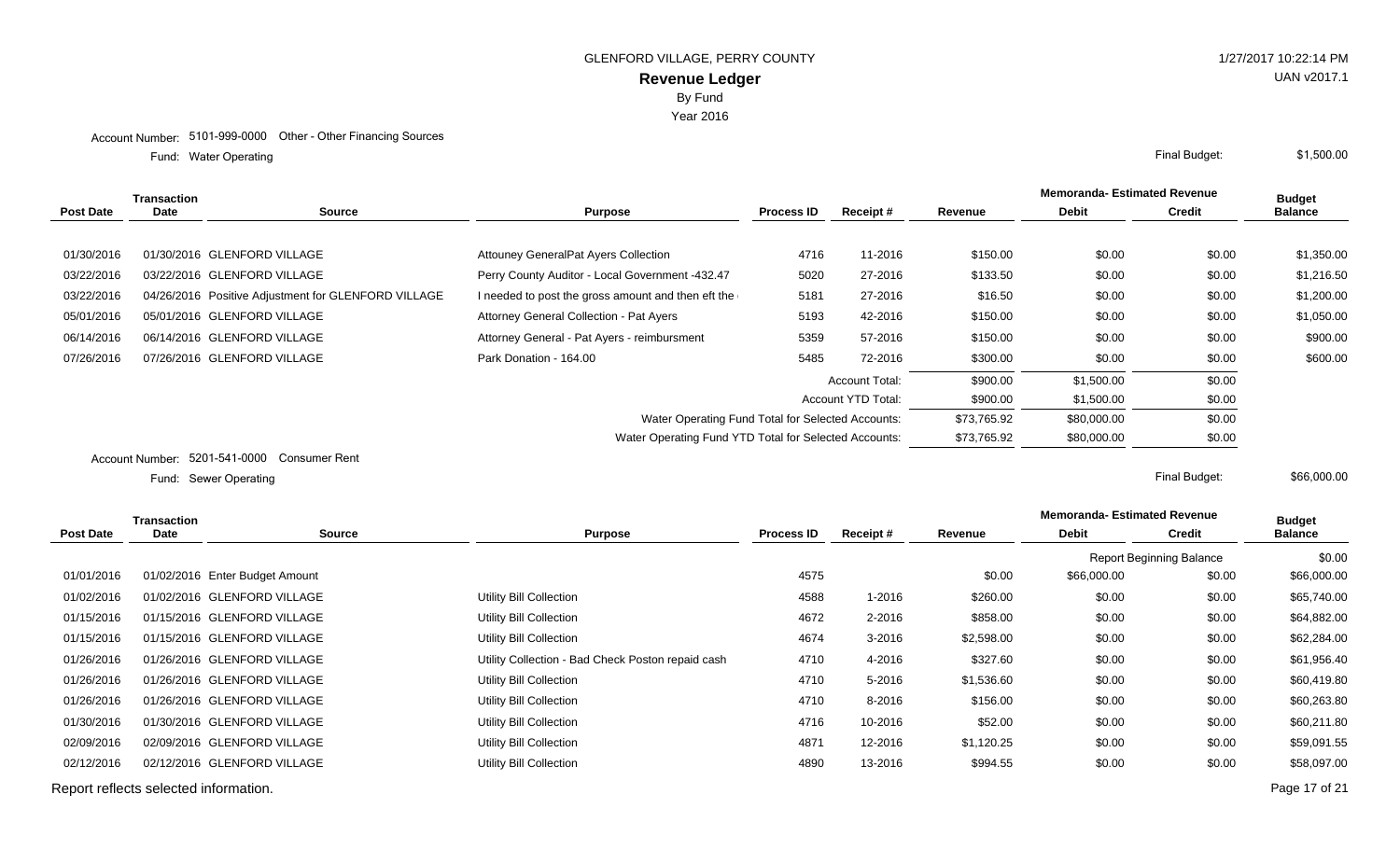Year 2016

|                  | Transaction |                             |                                 |                   |          |            | <b>Memoranda-Estimated Revenue</b> |               | <b>Budget</b>  |
|------------------|-------------|-----------------------------|---------------------------------|-------------------|----------|------------|------------------------------------|---------------|----------------|
| <b>Post Date</b> | <b>Date</b> | <b>Source</b>               | <b>Purpose</b>                  | <b>Process ID</b> | Receipt# | Revenue    | <b>Debit</b>                       | <b>Credit</b> | <b>Balance</b> |
|                  |             |                             |                                 |                   |          |            |                                    |               |                |
| 02/19/2016       |             | 02/19/2016 GLENFORD VILLAGE | Utility Bill Collection         | 4895              | 14-2016  | \$1,965.30 | \$0.00                             | \$0.00        | \$56,131.70    |
| 02/23/2016       |             | 02/23/2016 GLENFORD VILLAGE | Utility Bill Collection         | 4904              | 17-2016  | \$1,877.20 | \$0.00                             | \$0.00        | \$54,254.50    |
| 02/26/2016       |             | 02/26/2016 GLENFORD VILLAGE | Utility Bill Collection         | 4909              | 18-2016  | \$156.00   | \$0.00                             | \$0.00        | \$54,098.50    |
| 02/29/2016       |             | 02/28/2016 GLENFORD VILLAGE | Utility Bill Collection         | 4920              | 19-2016  | \$104.00   | \$0.00                             | \$0.00        | \$53,994.50    |
| 03/04/2016       |             | 03/04/2016 GLENFORD VILLAGE | Utility Bill collection         | 4991              | 22-2016  | \$384.60   | \$0.00                             | \$0.00        | \$53,609.90    |
| 03/08/2016       |             | 03/08/2016 GLENFORD VILLAGE | Utility Bill collections        | 4995              | 24-2016  | \$808.27   | \$0.00                             | \$0.00        | \$52,801.63    |
| 03/12/2016       |             | 03/12/2016 GLENFORD VILLAGE | <b>Utility Bill Collection</b>  | 4998              | 25-2016  | \$764.40   | \$0.00                             | \$0.00        | \$52,037.23    |
| 03/18/2016       |             | 03/18/2016 GLENFORD VILLAGE | <b>Utility Bill Customer</b>    | 5005              | 26-2016  | \$2,543.75 | \$0.00                             | \$0.00        | \$49,493.48    |
| 03/22/2016       |             | 03/22/2016 GLENFORD VILLAGE | Utility Billing collections     | 5020              | 28-2016  | \$629.20   | \$0.00                             | \$0.00        | \$48,864.28    |
| 03/29/2016       |             | 03/29/2016 GLENFORD VILLAGE | <b>Utility Bill Collections</b> | 5051              | 29-2016  | \$218.40   | \$0.00                             | \$0.00        | \$48,645.88    |
| 04/01/2016       |             | 04/01/2016 GLENFORD VILLAGE | <b>Utility Bill Collection</b>  | 5059              | 31-2016  | \$156.00   | \$0.00                             | \$0.00        | \$48,489.88    |
| 04/08/2016       |             | 04/08/2016 GLENFORD VILLAGE | <b>Utility Bill Collection</b>  | 5132              | 32-2016  | \$1,461.60 | \$0.00                             | \$0.00        | \$47,028.28    |
| 04/26/2016       |             | 04/26/2016 GLENFORD VILLAGE | Utility collections             | 5172              | 34-2016  | \$2,192.40 | \$0.00                             | \$0.00        | \$44,835.88    |
| 04/26/2016       |             | 04/26/2016 GLENFORD VILLAGE | <b>Utility Bill Collection</b>  | 5172              | 37-2016  | \$1,567.30 | \$0.00                             | \$0.00        | \$43,268.58    |
| 04/26/2016       |             | 04/26/2016 GLENFORD VILLAGE | <b>Utility Collections</b>      | 5175              | 39-2016  | \$171.60   | \$0.00                             | \$0.00        | \$43,096.98    |
| 05/01/2016       |             | 05/01/2016 GLENFORD VILLAGE | <b>Utility Bill Collection</b>  | 5193              | 41-2016  | \$253.60   | \$0.00                             | \$0.00        | \$42,843.38    |
| 05/06/2016       |             | 05/06/2016 GLENFORD VILLAGE | Utility Bill Collections        | 5241              | 44-2016  | \$375.60   | \$0.00                             | \$0.00        | \$42,467.78    |
| 05/06/2016       |             | 05/06/2016 GLENFORD VILLAGE | Sewer payment                   | 5241              | 45-2016  | \$200.00   | \$0.00                             | \$0.00        | \$42,267.78    |
| 05/13/2016       |             | 05/13/2016 GLENFORD VILLAGE | Utility Bill Collection         | 5264              | 46-2016  | \$1,012.00 | \$0.00                             | \$0.00        | \$41,255.78    |
| 05/21/2016       |             | 05/21/2016 GLENFORD VILLAGE | <b>Utility Bill Colections</b>  | 5271              | 48-2016  | \$3,026.00 | \$0.00                             | \$0.00        | \$38,229.78    |
| 05/24/2016       |             | 05/24/2016 GLENFORD VILLAGE | Utility Bill Collections        | 5287              | 52-2016  | \$366.40   | \$0.00                             | \$0.00        | \$37,863.38    |
| 05/31/2016       |             | 05/31/2016 GLENFORD VILLAGE | Utility Bill Collections        | 5295              | 53-2016  | \$400.40   | \$0.00                             | \$0.00        | \$37,462.98    |
| 05/31/2016       |             | 05/31/2016 GLENFORD VILLAGE | Utility Bill Collections        | 5295              | 54-2016  | \$114.40   | \$0.00                             | \$0.00        | \$37,348.58    |
| 06/14/2016       |             | 06/14/2016 GLENFORD VILLAGE | <b>Utility Bill Collection</b>  | 5359              | 58-2016  | \$1,081.60 | \$0.00                             | \$0.00        | \$36,266.98    |
| 06/14/2016       |             | 06/14/2016 GLENFORD VILLAGE | <b>Utility Bill Collection</b>  | 5359              | 60-2016  | \$1,674.40 | \$0.00                             | \$0.00        | \$34,592.58    |
|                  |             |                             |                                 |                   |          |            |                                    |               |                |

Report reflects selected information. Page 18 of 21

UAN v2017.1

\$66,000.00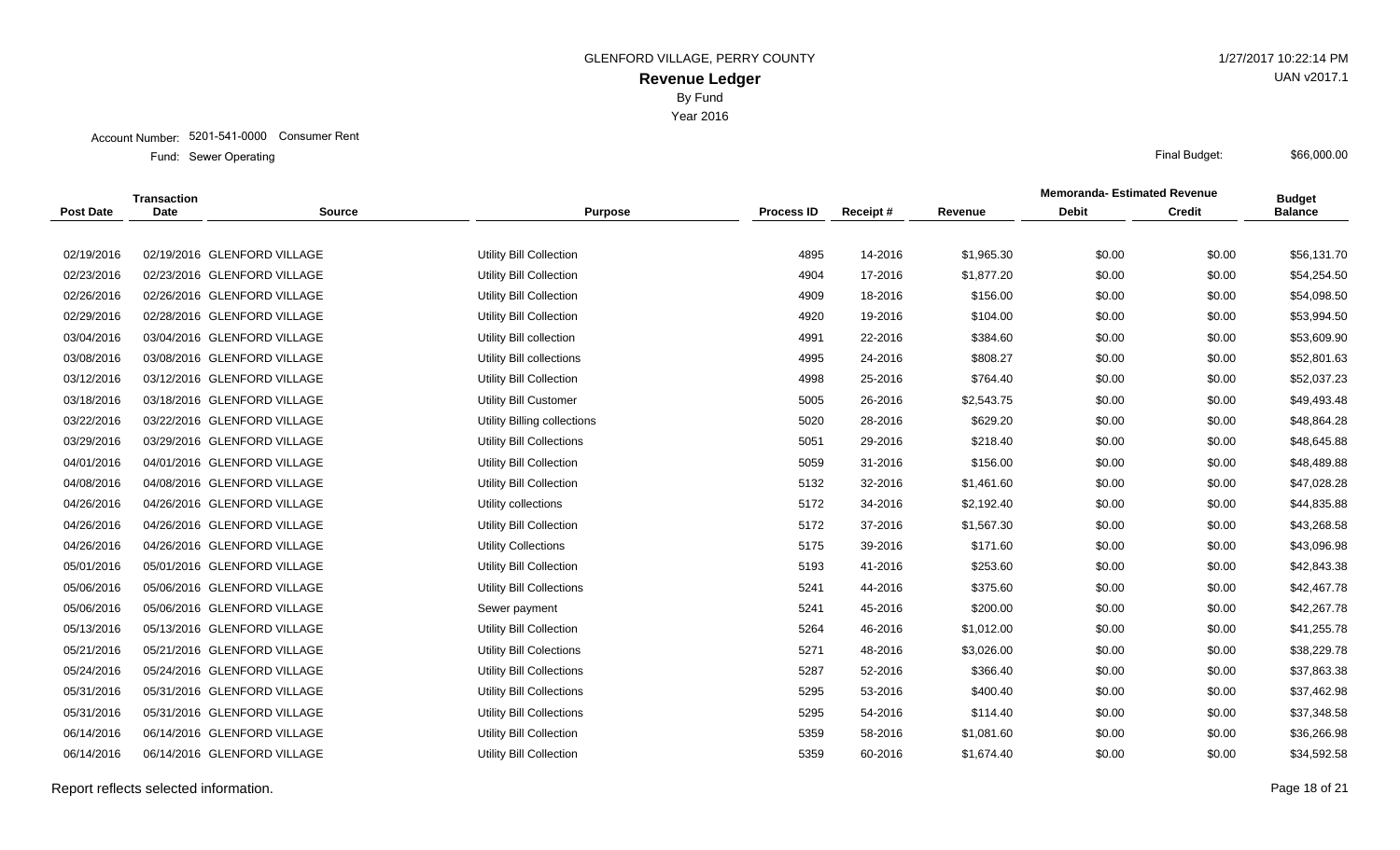Year 2016

|                  | Transaction |                             |                                  |                   |          |            | <b>Memoranda-Estimated Revenue</b> |               | <b>Budget</b>  |
|------------------|-------------|-----------------------------|----------------------------------|-------------------|----------|------------|------------------------------------|---------------|----------------|
| <b>Post Date</b> | <b>Date</b> | <b>Source</b>               | <b>Purpose</b>                   | <b>Process ID</b> | Receipt# | Revenue    | <b>Debit</b>                       | <b>Credit</b> | <b>Balance</b> |
|                  |             |                             |                                  |                   |          |            |                                    |               |                |
| 06/21/2016       |             | 06/21/2016 GLENFORD VILLAGE | Utility Bill Collection          | 5364              | 62-2016  | \$2,675.30 | \$0.00                             | \$0.00        | \$31,917.28    |
| 06/28/2016       |             | 06/28/2016 GLENFORD VILLAGE | Utility Bill Collection          | 5385              | 64-2016  | \$733.75   | \$0.00                             | \$0.00        | \$31,183.53    |
| 07/26/2016       |             | 07/26/2016 GLENFORD VILLAGE | Utility Bill Collections         | 5478              | 67-2016  | \$766.70   | \$0.00                             | \$0.00        | \$30,416.83    |
| 07/26/2016       |             | 07/26/2016 GLENFORD VILLAGE | Utility Bill Collection          | 5478              | 68-2016  | \$2,158.00 | \$0.00                             | \$0.00        | \$28,258.83    |
| 07/26/2016       |             | 07/26/2016 GLENFORD VILLAGE | Utility Bill Collection          | 5478              | 71-2016  | \$676.00   | \$0.00                             | \$0.00        | \$27,582.83    |
| 07/26/2016       |             | 07/26/2016 GLENFORD VILLAGE | Utility Bill collection          | 5485              | 73-2016  | \$1,552.50 | \$0.00                             | \$0.00        | \$26,030.33    |
| 07/30/2016       |             | 07/30/2016 GLENFORD VILLAGE | <b>Utility Bill Collection</b>   | 5493              | 74-2016  | \$270.40   | \$0.00                             | \$0.00        | \$25,759.93    |
| 07/30/2016       |             | 07/30/2016 GLENFORD VILLAGE | <b>Utility Bill Collection</b>   | 5495              | 75-2016  | \$57.20    | \$0.00                             | \$0.00        | \$25,702.73    |
| 08/12/2016       |             | 08/12/2016 GLENFORD VILLAGE | <b>Utility Bill Colllections</b> | 5565              | 78-2016  | \$955.39   | \$0.00                             | \$0.00        | \$24,747.34    |
| 08/12/2016       |             | 08/12/2016 GLENFORD VILLAGE | <b>Utility Bill Collections</b>  | 5565              | 79-2016  | \$520.00   | \$0.00                             | \$0.00        | \$24,227.34    |
| 08/23/2016       |             | 08/23/2016 GLENFORD VILLAGE | Bad check repayment - cash       | 5593              | 80-2016  | \$50.00    | \$0.00                             | \$0.00        | \$24,177.34    |
| 08/23/2016       |             | 08/23/2016 GLENFORD VILLAGE | <b>Utility Bill Payment</b>      | 5593              | 81-2016  | \$2,908.00 | \$0.00                             | \$0.00        | \$21,269.34    |
| 08/23/2016       |             | 08/23/2016 GLENFORD VILLAGE | <b>Utility Bill Collection</b>   | 5593              | 84-2016  | \$837.20   | \$0.00                             | \$0.00        | \$20,432.14    |
| 08/26/2016       |             | 08/26/2016 GLENFORD VILLAGE | Utility Bill Colection           | 5598              | 85-2016  | \$171.60   | \$0.00                             | \$0.00        | \$20,260.54    |
| 08/30/2016       |             | 08/30/2016 GLENFORD VILLAGE | Utility bill Collections         | 5616              | 86-2016  | \$400.40   | \$0.00                             | \$0.00        | \$19,860.14    |
| 09/09/2016       |             | 09/09/2016 GLENFORD VILLAGE | <b>Utility Bill Collection</b>   | 5663              | 90-2016  | \$1,080.80 | \$0.00                             | \$0.00        | \$18,779.34    |
| 09/21/2016       |             | 09/21/2016 GLENFORD VILLAGE | Utility Bill Collection          | 5693              | 91-2016  | \$473.20   | \$0.00                             | \$0.00        | \$18,306.14    |
| 09/21/2016       |             | 09/21/2016 GLENFORD VILLAGE | Utility Bill Collections         | 5693              | 92-2016  | \$2,056.00 | \$0.00                             | \$0.00        | \$16,250.14    |
| 09/21/2016       |             | 09/21/2016 GLENFORD VILLAGE | <b>Utility Bill Collection</b>   | 5696              | 94-2016  | \$1,071.20 | \$0.00                             | \$0.00        | \$15,178.94    |
| 09/23/2016       |             | 09/23/2016 GLENFORD VILLAGE | <b>Utility Bill Collection</b>   | 5700              | 95-2016  | \$540.80   | \$0.00                             | \$0.00        | \$14,638.14    |
| 09/30/2016       |             | 09/30/2016 GLENFORD VILLAGE | Utility Bill Collection          | 5714              | 100-2016 | \$109.20   | \$0.00                             | \$0.00        | \$14,528.94    |
| 10/14/2016       |             | 10/14/2016 GLENFORD VILLAGE | <b>Utility Bill Collection</b>   | 5799              | 102-2016 | \$675.40   | \$0.00                             | \$0.00        | \$13,853.54    |
| 10/14/2016       |             | 10/14/2016 GLENFORD VILLAGE | Utility Bill Collection          | 5799              | 103-2016 | \$879.10   | \$0.00                             | \$0.00        | \$12,974.44    |
| 10/14/2016       |             | 10/14/2016 GLENFORD VILLAGE | <b>Utility Bill Collection</b>   | 5799              | 104-2016 | \$595.35   | \$0.00                             | \$0.00        | \$12,379.09    |
| 10/21/2016       |             | 10/21/2016 GLENFORD VILLAGE | Utility Bill collection          | 5838              | 106-2016 | \$3,158.00 | \$0.00                             | \$0.00        | \$9,221.09     |
|                  |             |                             |                                  |                   |          |            |                                    |               |                |

Report reflects selected information. Page 19 of 21

UAN v2017.1

\$66,000.00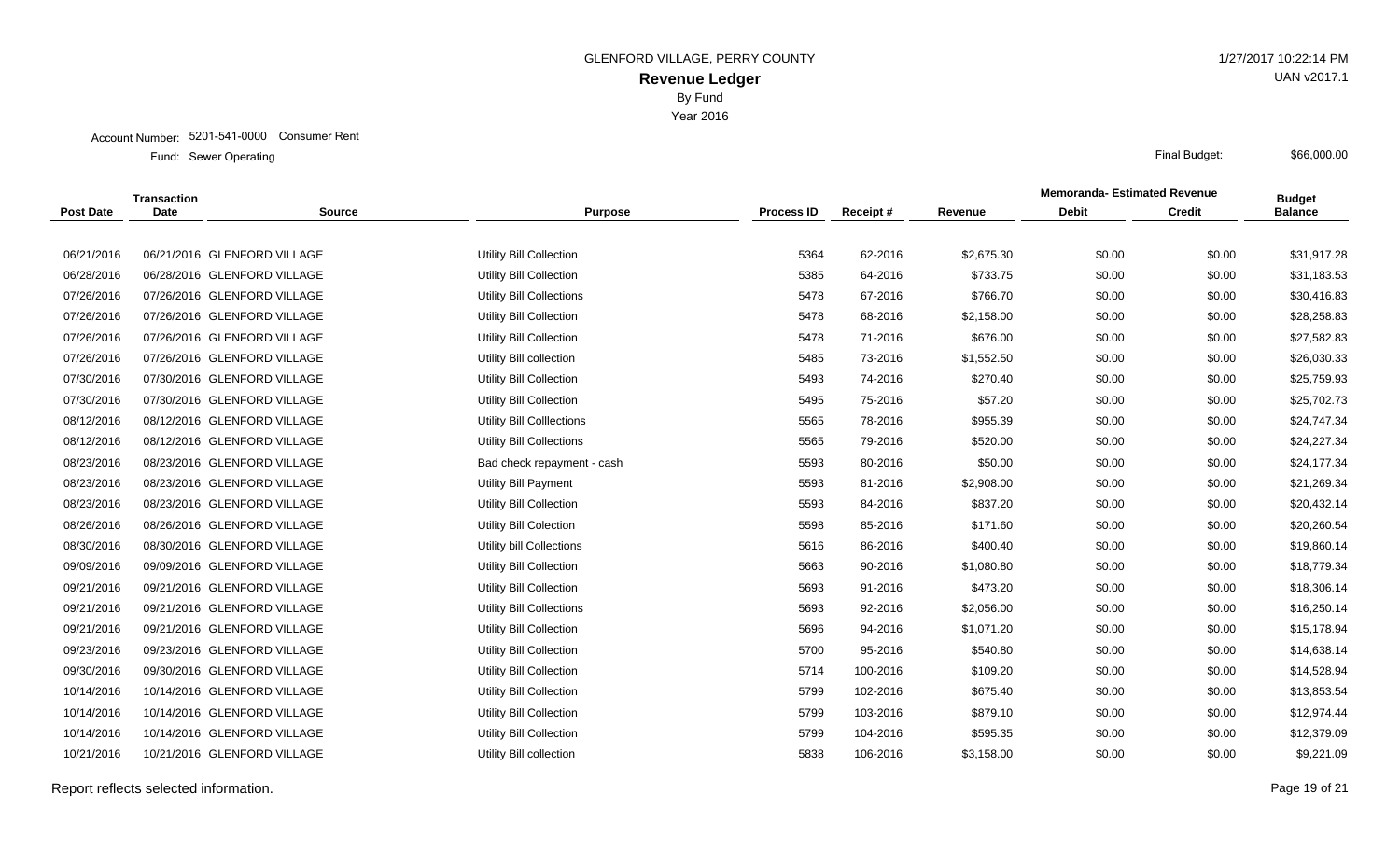Year 2016

## Account Number: 5201-541-0000 Consumer Rent

Sewer Operating Final Budget: Fund: Sewer Operating

|                  | <b>Transaction</b>     |                                               |                                |                       |                    |             | <b>Memoranda- Estimated Revenue</b> |               | <b>Budget</b>  |
|------------------|------------------------|-----------------------------------------------|--------------------------------|-----------------------|--------------------|-------------|-------------------------------------|---------------|----------------|
| <b>Post Date</b> | <b>Date</b>            | <b>Source</b>                                 | <b>Purpose</b>                 | <b>Process ID</b>     | Receipt#           | Revenue     | <b>Debit</b>                        | <b>Credit</b> | <b>Balance</b> |
|                  |                        |                                               |                                |                       |                    |             |                                     |               |                |
| 10/29/2016       |                        | 10/29/2016 GLENFORD VILLAGE                   | <b>Utility Bill Collection</b> | 5853                  | 107-2016           | \$497.90    | \$0.00                              | \$0.00        | \$8,723.19     |
| 10/29/2016       |                        | 10/29/2016 GLENFORD VILLAGE                   | <b>Utility Bill Collection</b> | 5853                  | 108-2016           | \$114.40    | \$0.00                              | \$0.00        | \$8,608.79     |
| 11/01/2016       |                        | 11/01/2016 GLENFORD VILLAGE                   | Utility Bill Collections       | 5902                  | 112-2016           | \$166.10    | \$0.00                              | \$0.00        | \$8,442.69     |
| 11/11/2016       |                        | 11/11/2016 GLENFORD VILLAGE                   | Utility Billing collection     | 5907                  | 113-2016           | \$816.40    | \$0.00                              | \$0.00        | \$7,626.29     |
| 11/11/2016       |                        | 11/11/2016 GLENFORD VILLAGE                   | Utility Billing collection     | 5907                  | 114-2016           | \$754.40    | \$0.00                              | \$0.00        | \$6,871.89     |
| 11/18/2016       |                        | 11/18/2016 GLENFORD VILLAGE                   | Utility Bill Collection        | 5943                  | 115-2016           | \$1,955.20  | \$0.00                              | \$0.00        | \$4,916.69     |
| 11/26/2016       |                        | 11/26/2016 GLENFORD VILLAGE                   | Utility Bill Collection        | 5954                  | 118-2016           | \$1,191.42  | \$0.00                              | \$0.00        | \$3,725.27     |
| 11/26/2016       |                        | 11/26/2016 GLENFORD VILLAGE                   | Utility Bill Collection        | 5954                  | 119-2016           | \$208.00    | \$0.00                              | \$0.00        | \$3,517.27     |
| 12/06/2016       |                        | 12/06/2016 GLENFORD VILLAGE                   | Utility Bill Collection        | 6023                  | 122-2016           | \$846.00    | \$0.00                              | \$0.00        | \$2,671.27     |
| 12/16/2016       |                        | 12/16/2016 GLENFORD VILLAGE                   | Utility Bill Collections       | 6035                  | 123-2016           | \$837.20    | \$0.00                              | \$0.00        | \$1,834.07     |
| 12/16/2016       |                        | 12/16/2016 GLENFORD VILLAGE                   | Utility Bill Collections       | 6035                  | 124-2016           | \$75.00     | \$0.00                              | \$0.00        | \$1,759.07     |
| 12/16/2016       |                        | 12/16/2016 GLENFORD VILLAGE                   | Utility Bill Collections       | 6035                  | 125-2016           | \$1,649.60  | \$0.00                              | \$0.00        | \$109.47       |
| 12/27/2016       |                        | 12/27/2016 GLENFORD VILLAGE                   | Utility Bill Collection        | 6043                  | 128-2016           | \$2,402.40  | \$0.00                              | \$0.00        | $-$2,292.93$   |
| 12/30/2016       |                        | 12/30/2016 GLENFORD VILLAGE                   | Utility Bill Collection        | 6056                  | 131-2016           | \$355.47    | \$0.00                              | \$0.00        | $-$ \$2,648.40 |
|                  |                        |                                               |                                | <b>Account Total:</b> |                    | \$68,648.40 | \$66,000.00                         | \$0.00        |                |
|                  |                        |                                               |                                |                       | Account YTD Total: | \$68,648.40 | \$66,000.00                         | \$0.00        |                |
|                  | <b>Account Number:</b> | 5201-590-0000<br>Other - Charges for Services |                                |                       |                    |             |                                     |               |                |

Sewer Operating Final Budget: Fund: Sewer Operating

\$1,000.00

|                  | Transaction                    |               |                |                               |                    |         | <b>Memoranda- Estimated Revenue</b> |                                 | <b>Budget</b>  |
|------------------|--------------------------------|---------------|----------------|-------------------------------|--------------------|---------|-------------------------------------|---------------------------------|----------------|
| <b>Post Date</b> | <b>Date</b>                    | <b>Source</b> | <b>Purpose</b> | <b>Process ID</b>             | <b>Receipt#</b>    | Revenue | <b>Debit</b>                        | <b>Credit</b>                   | <b>Balance</b> |
|                  | 01/02/2016 Enter Budget Amount |               |                | 4575<br><b>Account Total:</b> |                    |         |                                     | <b>Report Beginning Balance</b> | \$0.00         |
| 01/01/2016       |                                |               |                |                               |                    | \$0.00  | \$1,000.00                          | \$0.00                          | \$1,000.00     |
|                  |                                |               |                |                               |                    | \$0.00  | \$1,000.00                          | \$0.00                          |                |
|                  |                                |               |                |                               | Account YTD Total: | \$0.00  | \$1,000.00                          | \$0.00                          |                |

# Report reflects selected information. Page 20 of 21

UAN v2017.1

\$66,000.00